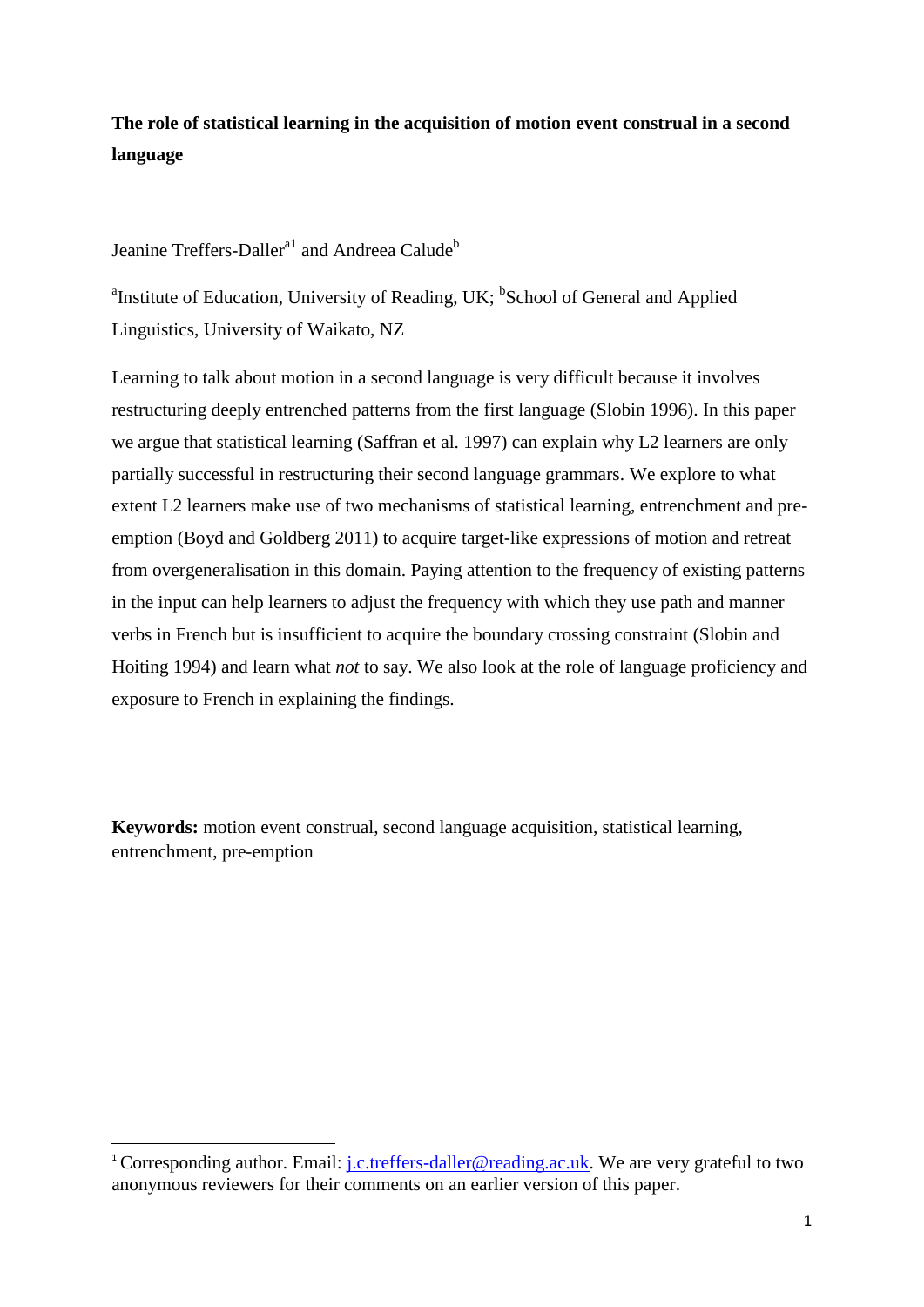#### **Introduction**

This paper aims to shed further light on frequency effects in second language acquisition, with a particular focus on the domain of motion event cognition, which has been demonstrated to be notoriously difficult for second language learners (Hendriks and Hickmann 2011, Slobin 1996, Treffers-Daller and Tidball in press). The paper builds on Ellis' (2002) seminal paper in which he argues that frequency is a key determinant of language acquisition across a range of domains and on the work of Calude and Pagel (2011) who show that frequency of use is a stable and fundamental feature of human language use. It is clear, of course, that frequency of occurrence of a form is not a sufficient condition for its acquisition. As Gass and Mackey (2002) point out in their reply to Ellis, there are many highly frequent forms (e.g. third person singular –s) which are late acquired, or which remain difficult for learners even at advanced stages. In addition, and more importantly, they note that it would be difficult for learners to figure out which structures are ungrammatical in a language simply on the basis of positive evidence obtained from the input. They argue that learners will need negative evidence to find out, for example, that adverbs cannot be placed after the main verb (\**John reads often books*). The question is, however, what kind of negative evidence they need. While direct negative evidence (explicit corrections) may not be available, learners may make use of sources of indirect negative evidence (see the next section for a definition) which could provide some of the information they need. One source of such indirect negative evidence could be the frequency distribution of forms in the input.

It is well known that it is possible for adults and children to engage in incidental learning, that is "learning without an intent to learn, or as the learning of one thing, e.g. vocabulary, when the learners' primary objective is to do something else, e.g. to communicate" (Schmidt, as cited in Laufer & Hulstijn, 2001). Statistical learning is a specific type of incidental learning, first investigated by Saffran, Newport, Aslin, Tunick and Barrueco (1997). They show that adults and children can discover word boundaries by exploiting statistical cues in the input. This line of research has also been developed by Brooks and Tomasello (1999), Goldberg (1995) and Boyd and Goldberg (2011) who investigated how learners make use of statistical information in the input to retreat from overgeneralisations, for example in the argument structure of verbs. Learners need to discover that some verbs (e.g. *disappear*) can only be used intransitively whilst others can be used intransitively as well as transitively (e.g. *bounce*). They key learnability problem is how learners avoid using *disappear* in transitive constructions as in \**I disappeared him*.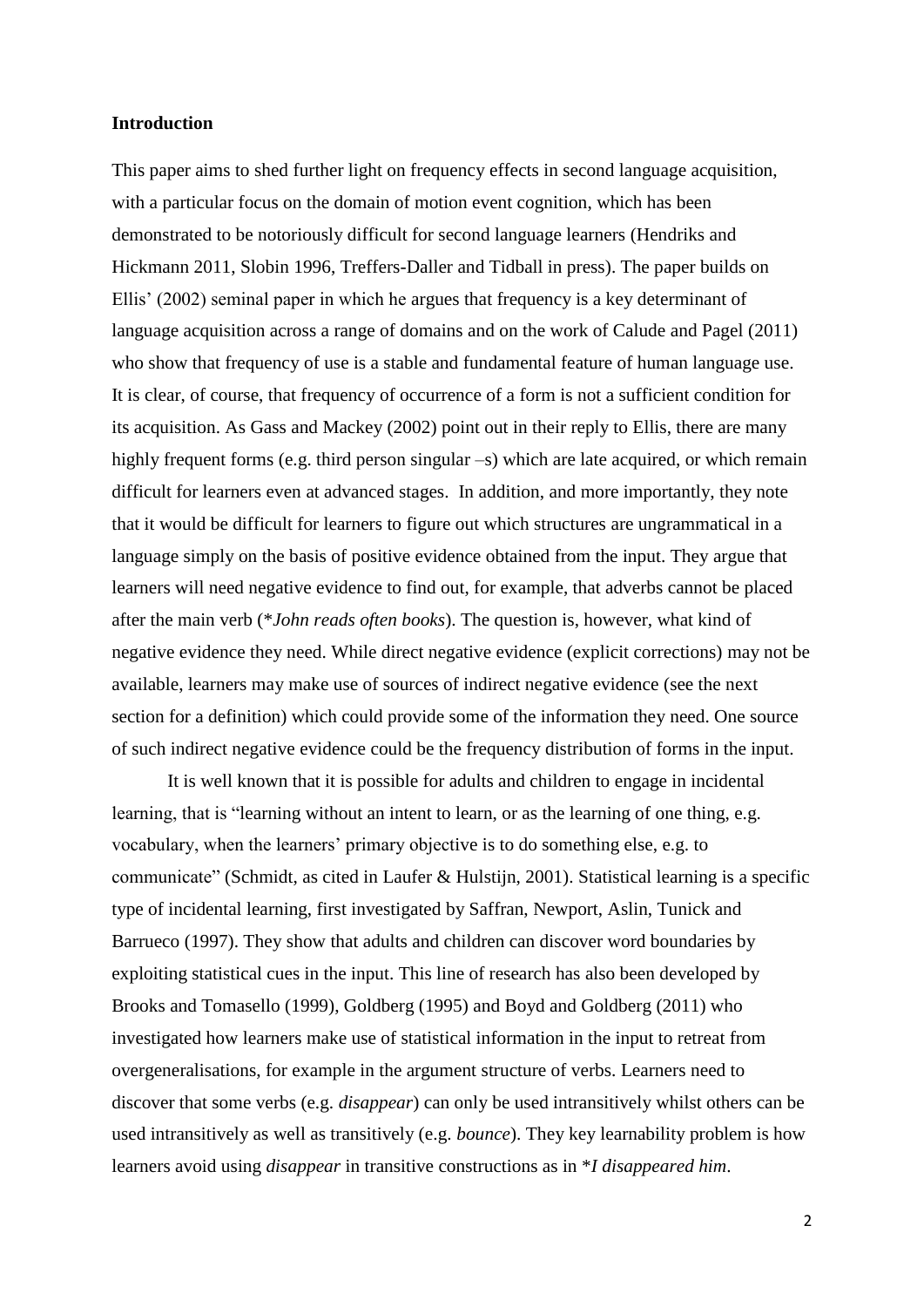So far the idea that L2 learners make use of statistical information in the input<sup>2</sup> has not yet been applied to learning of motion event construal, although the domain of motion event cognition is particularly interesting to investigate the role of frequency on second language acquisition (L2 acquisition). While it is generally accepted that it is difficult for learners to reconceptualise motion in the L2 because of entrenched first language (L1) patterns (Slobin 1996, Carroll and Von Stutterheim 2003), little attention has been paid to the kinds of indirect negative evidence that could be used by learners to avoid target-deviant patterns and opt for targetlike motion event patterns. This paper sets out to explore to what extent frequency of different verbs in the input can provide such indirect evidence and help learners to recover from overgeneralisations that they might make in transferring their L1 patterns to their L2.

As shown in Treffers-Daller and Tidball (in press), English L1 learners of L2 of French have great difficulty with targetlike expression of motion in French. To what extent the frequency distribution of motion verbs in the input can provide cues to learners that can help them to restructure their grammars has not been explored in any detail so far. If frequency is indeed a key determinant of acquisition and learners make analyses of the frequency distribution of items in their input, as Ellis (2002) claims, we can expect L2 learners to notice and be influenced by the frequency distribution of the motion verbs in their input. We assume that with increased exposure to French, learners will start approximating the frequency distribution of motion verbs as displayed by native speakers of French. Because French is a low manner salient language (Antonijević and Berthaud 2012) this could lead, for example, to an increase in learners' use of path verbs, such as *arriver* "to arrive" and *partir* "to leave" and a decrease in their use of manner verbs, such as *courir* "to run" or *marcher* "to march". Put differently, learners who have had extensive exposure to French can be expected to use motion verbs with frequencies that are more similar to those of native speakers than lower level learners who have had little exposure to French. If it is the case that learners do not only notice the frequency of individual motion verbs but also the patterns in which these occur, statistical learning could indeed provide an important clue to learners regarding the constraints on the use of manner verbs in bounded constructions (see the section on motion event construal in L2 acquisition).

We will also look at the background factors which explain the frequencies with which

**.** 

<sup>&</sup>lt;sup>2</sup> As one reviewer has pointed out, corpus frequencies are often used as a proxy for information about frequencies in the input to L1 or L2 learners, because studying the actual input to each individual L1 or L2 learner would be extremely complex. Of course it is only an assumption that the frequencies in the corpus correspond to those in the input to the learners.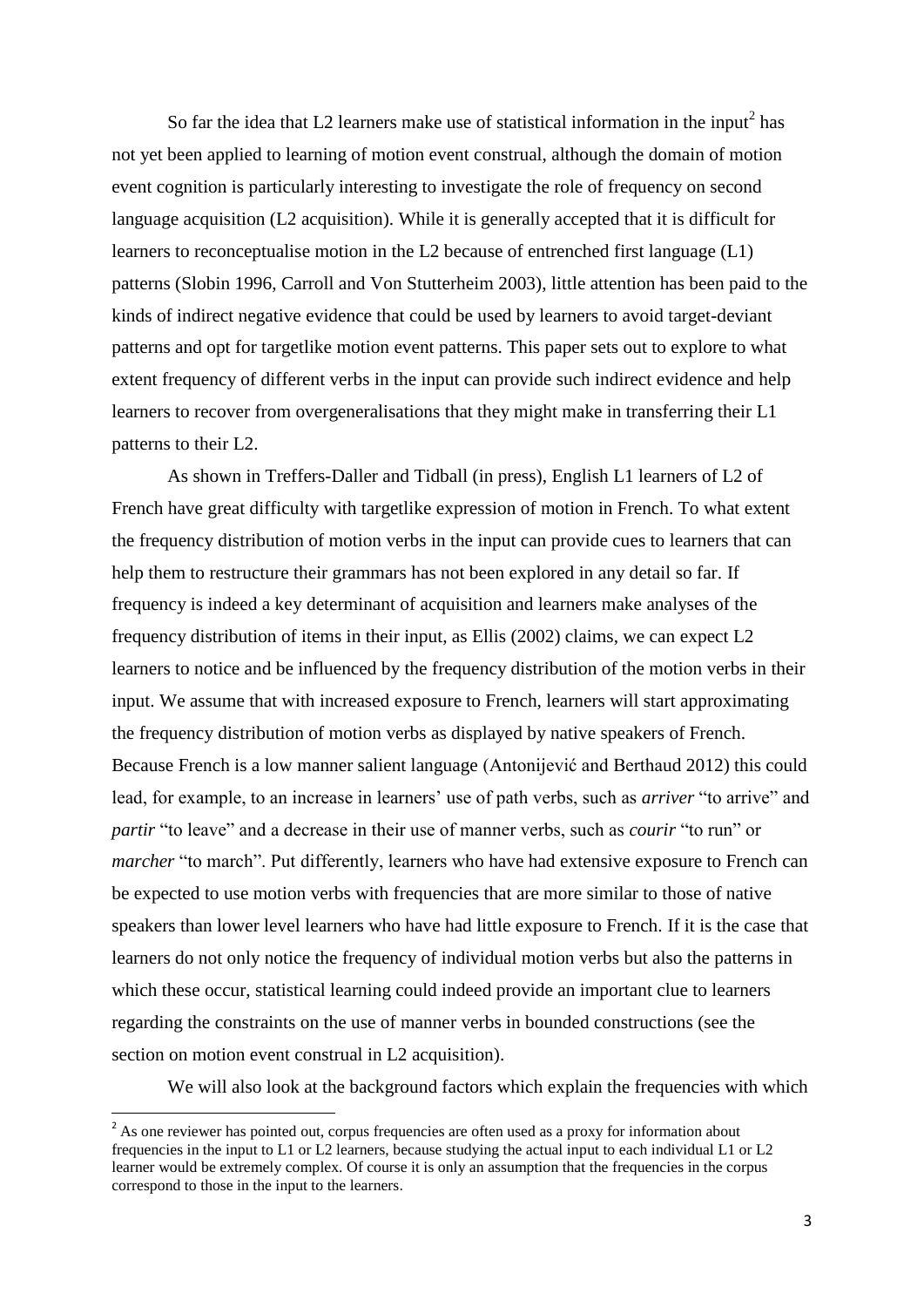learners use motion verbs and their success in expressing motion in bounded contexts. Here we expect that it is frequency of exposure to French that has the greatest impact on motion event usage, over and above attitudinal factors or personal characteristics of learners. The frequency data for the current study come from a corpus of stories produced by L1 English adult learners of French of two different levels (21 intermediate and 20 advanced learners who had been on a year abroad) and 23 native speakers of French. These corpus data will be compared with data from large online corpora of French (Sketchengine) and English (the British National corpus) which will provide baseline information about the frequency of motion verbs in both languages.

The paper is structured as follows: first we will briefly summarise the discussion on input and indirect negative evidence in second language acquisition, and then we sketch key issues in second language acquisition of motion event cognition, in particular in relation to the acquisition of French as a second language. In the next section we present our research questions, after which we give details about the research methods. We then present the results, followed by a discussion of the results in the light of the theories presented earlier and we conclude by pointing to issues for further research.

#### **The role of frequency in the input in L2 acquisition**

The starting point for our literature review is Ellis (2002) seminal paper on the role of frequency in L2 acquisition. In the paper Ellis (2002, 144) claims that from a usage-based perspective (Tomasello 2009, Bybee 2003) frequency is a key determinant for language acquisition because

"the acquisition of grammar is the piecemeal learning of many thousands of constructions and the frequency-biased abstraction of regularities within them. Language learning is the associative learning of representations that reflect the probabilities of occurrence of form-function mappings."

Of course, as pointed out by Gass and Mackey (2002) in their reply to Ellis, frequency cannot be the only determinant of acquisition because many highly frequent forms such as articles (Ionin, Ko, and Wexler 2004, Ionin and Wexler 2003) or prepositions (Jarvis and Odlin 2000) continue to be problematic for learners even at higher levels of proficiency. In addition to the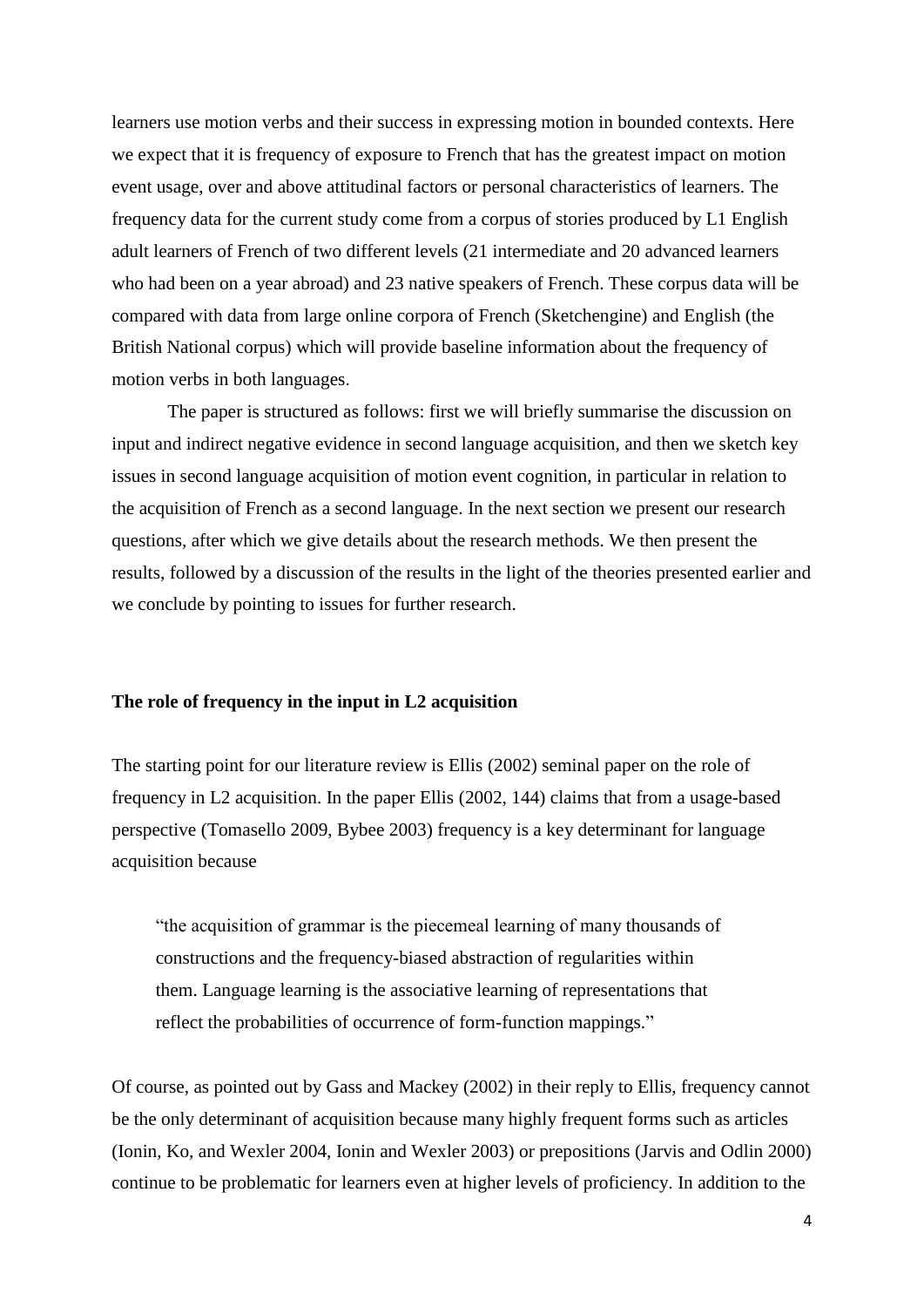positive evidence learners obtain from the input, learners will need negative evidence to enable them to find out which constructions are ungrammatical in the target language. In a study of French learners of English Trahey and White (1993) demonstrated that providing learners with many examples of constructions where adverbs appear in preverbal position (*John often reads books*) in their English input was not sufficient for these learners to find out that adverbs are not allowable after verbs. For this reason, they argue that learners need negative evidence to recover from transfer-based overgeneralisations which lead learners to assume that adverbs can appear in postverbal position. This then leads to the question what kinds of negative evidence can help learners to restructure their grammars.

Learners can obtain negative evidence in different ways. Direct negative evidence is provided when learners are explicitly told that a particular construction is ungrammatical, but many researchers (Bowerman 1996, Pinker 1989) have shown that this kind of evidence is not frequently available in L1 acquisition. The availability of direct negative evidence in L2 acquisition varies depending on the amount of explicit corrective feedback given to learners. While there is no doubt a role for this in the classroom, in naturalistic L2 acquisition its role is very limited (Mackey 2012). There is, however, a different type of negative evidence, namely indirect negative evidence, which is assumed to be available to learners if certain structures or rules fail to be exemplified in relatively simple constructions where they would be expected (Chomsky 1981). The learner could then exclude such structures or rules from the grammar. In this sense, according to Chomsky (1981), indirect negative feedback may be relevant for language learning, whilst direct negative evidence is not.

According to Doughty and Long (2008) indirect negative feedback is the least studied of the different types of feedback available to second language learners, and they suggest this may be the case because no theoretical arguments rest crucially on it. We do not agree with the latter point because indirect negative evidence could indeed be crucial for learners to recover from overgeneralisation. How learners do this is one of the key problems of second language acquisition, which is why the issue of indirect negative feedback is so crucial for the field.

Several authors have looked into the possibility that frequency distributions can provide at least part of the evidence needed by learners to avoid overgeneralisation. Brooks and Tomasello (1999), for example, argue that hearing a particular form very frequently in a particular construction will lead to this construction being entrenched or strengthened in the learner's mind. As a result, the child will then be less likely to generalise it to novel constructions in which s/he has not heard it before. In addition to entrenchment, statistical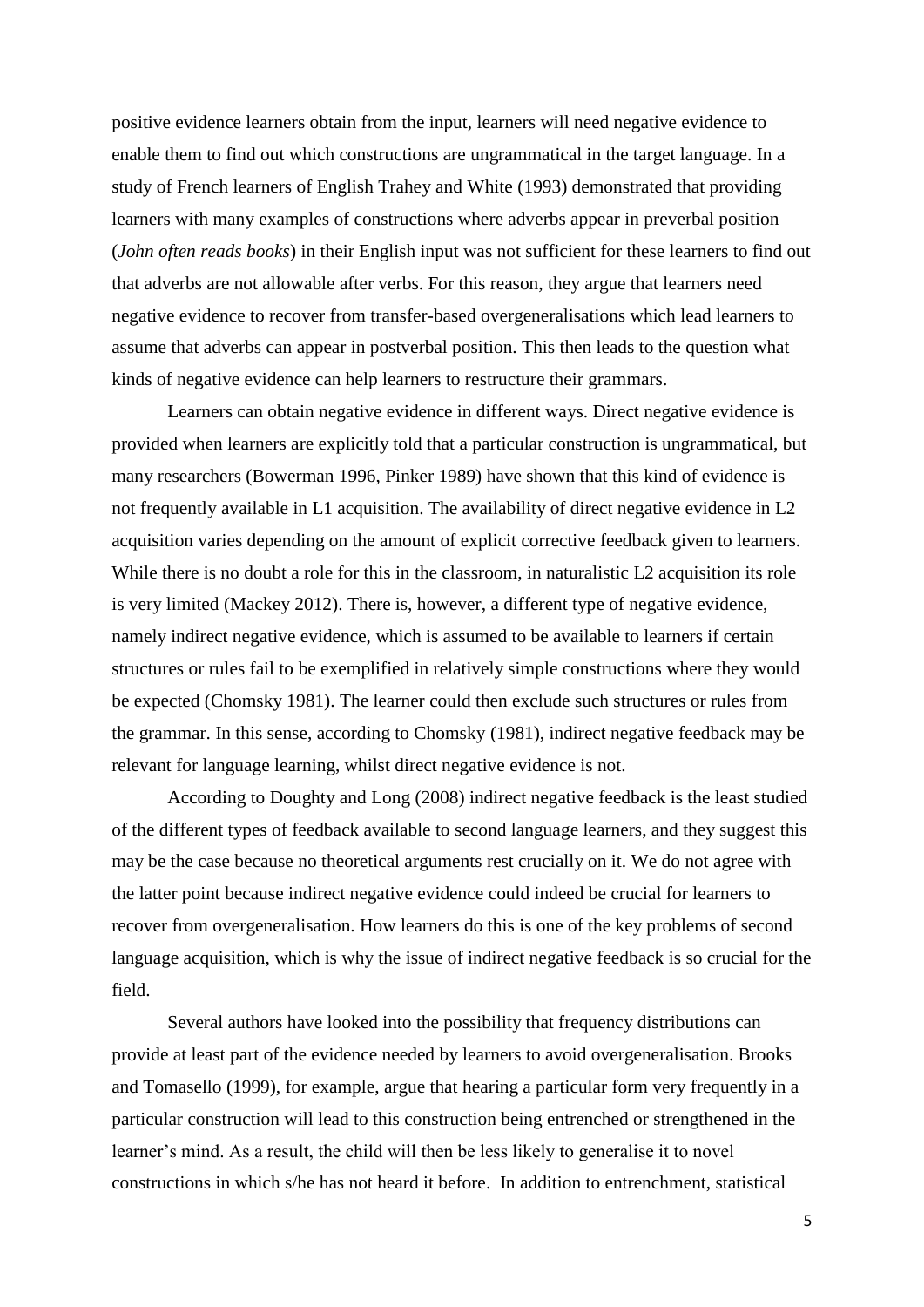pre-emption (or blocking) could play a role in constraining overgeneralisations. According to Goldberg (2006) children can notice the fact that particular verbs are used in a marked construction (such as the periphrastic causative construction), as in (1), and not in an unmarked construction (such as the simple transitive construction), such as (2).

- (1) The magician made the rabbit disappear
- (2) \*The magician disappeared the rabbit

In order to make use of indirect negative evidence learners would need to notice, first of all, that (1) is marked; second, that (2) is the alternative unmarked pattern (because many other verbs alternate between transitive and intransitive constructions); and third that, contrary to expectations, (2) does not occur in the input. Having gone through these three steps, learners can draw the conclusion that (2) is not conventional or ungrammatical. Boyd, Ackerman and Kutas (2012) provide some experimental evidence that pre-emption has an independent effect over and above entrenchment. In their study, frequently hearing a novel verb being used intransitively was *not* sufficient for adults to learn that it cannot be used transitively: crucial evidence was provided by the presence of the parallel marked periphrastic causative in the input. Boyd and Goldberg (2011) also note that the entrenchment hypothesis predicts that verbs which are used with high frequency in one construction should not be available for uses in other constructions, but this prediction is not borne out: creative transitive uses of highly frequent verbs such as *swim*, *snore, pray* and *cough* which are normally used in intransitive constructions, can indeed be found in online corpora. Therefore, it is unlikely that entrenchment on its own can explain the facts, and statistical pre-emption is needed to help learners to retreat from overgeneralisation.

As most of the literature on pre-emption deals with L1 learners, it is not clear at this point to what extent L2 learners can notice to the same extent as L1 learners that some structures which would be expected are in fact absent in the input. If we want to argue that L2 learners will be able to use frequency information in the input in the ways described here, it is of course important to know whether L2 learners are aware of the frequency of target language items. Schmitt and Dunham (1999) demonstrate that this is indeed the case. The "moderately advanced" L2 learners in their study were able to identify the most frequent word among a lexical set of five near synonyms and rate the absolute frequencies of words in ways similar to native speakers. There is also some evidence that they have intuitions about the frequency of multiword items (Backman, as cited in Schmitt & Dunham, 1999). It is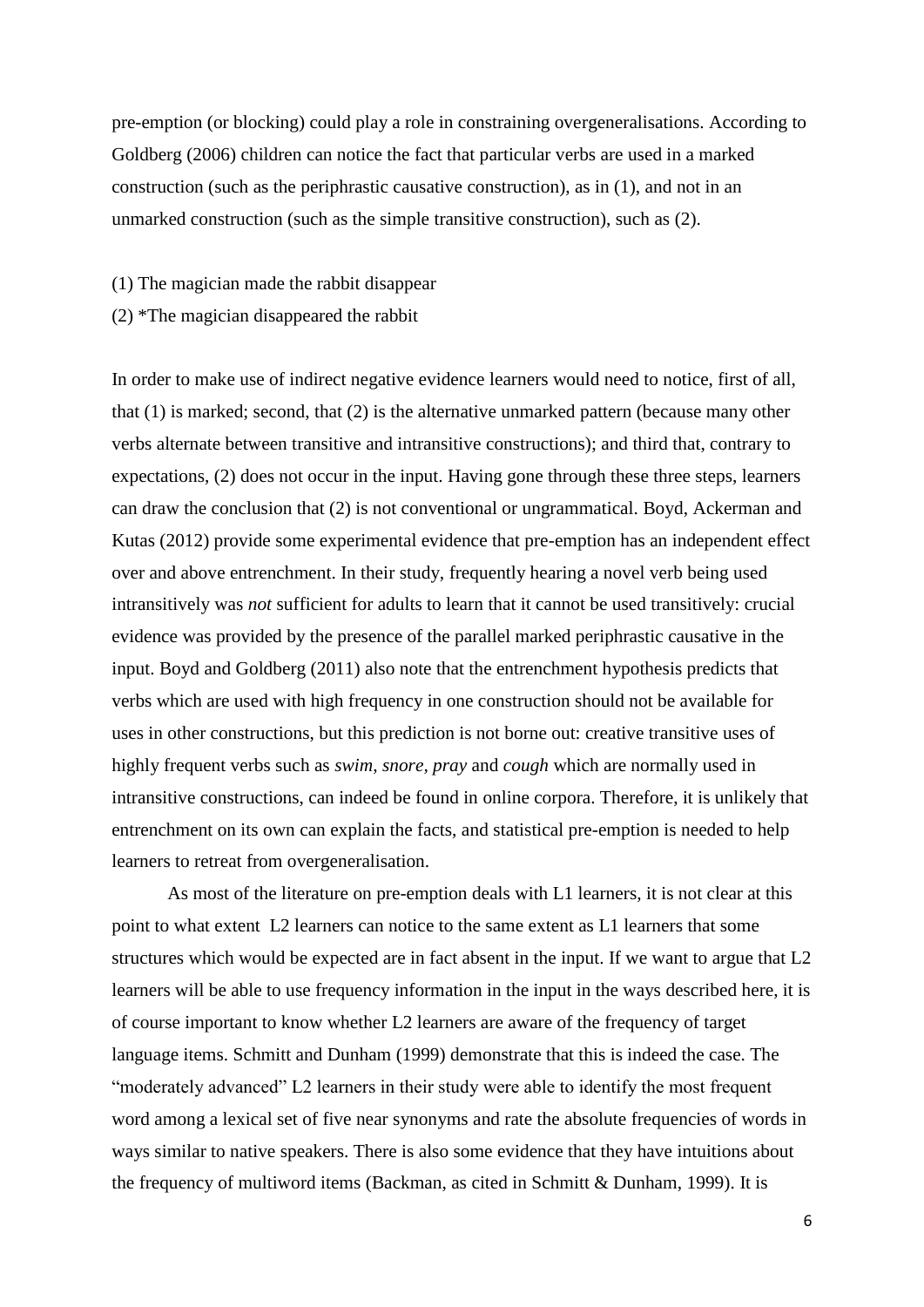unclear how L2 learners develop such intuitions, according to the authors, but they suggest that frequency intuitions could facilitate word learning, or learners might develop these intuitions as a byproduct of learning the words. Either way, the existence of such intuitions clearly shows that L2 learners have access to information about the frequency of words in their L2.

However, as noted above, frequency cannot be the only factor which determines acquisition. Gass and Mackey (2002) point out that more research is needed into the relationship between input saliency and frequency on the one hand and output frequency on the other hand. In a similar vein, De Keyser (2005) suggests that frequency interacts with other factors, such as salience and transparency: it is the interaction between different factors which explains what makes language learning difficult. Transparency also plays a role in L1 acquisition: in their study of the acquisition of posture verbs in Tamil and Dutch, Narasimhan and Gullberg (2011) note that it was not the frequency of linguistic forms in the input but rather the semantic transparency of the form that facilitated verb learning, and they call for further research to investigate the interaction between probabilistic factors such as input frequency and semantic transparency and prelinguistic biases in L1 acquisition.

The current paper sets out to investigate to what extent L2 learners can make use of frequency information in the input to learn particular target language structures used in motion event construals. To the best of our knowledge it has not yet been investigated whether L2 learners can make use of statistical learning (entrenchment and pre-emption) to acquire the domain of motion event construal and retreat from overgeneralisation in this domain. The paper thus aims to make an important contribution to knowledge by making a link between the field of statistical learning and the field of the L2 acquisition of motion event construal. Of course we are aware that frequency information is not the only determining factor: Overall proficiency in the target language, age of onset of L2 learning and frequency of exposure to French are likely to have an impact on students' noticing ability, and these factors will be investigated in the current paper too. In particular among learners who started learning a L2 after the age of twelve this ability may be diminished, as are implicit pattern recognition and memory, which underpin knowledge of what is and is not conventional (Foster 2009). If this is indeed the case, this could explain in part why some learners fail to acquire targetlike expressions in the domain of motion event cognition (see the next section for further details).

#### **Motion event construal in L2 acquisition**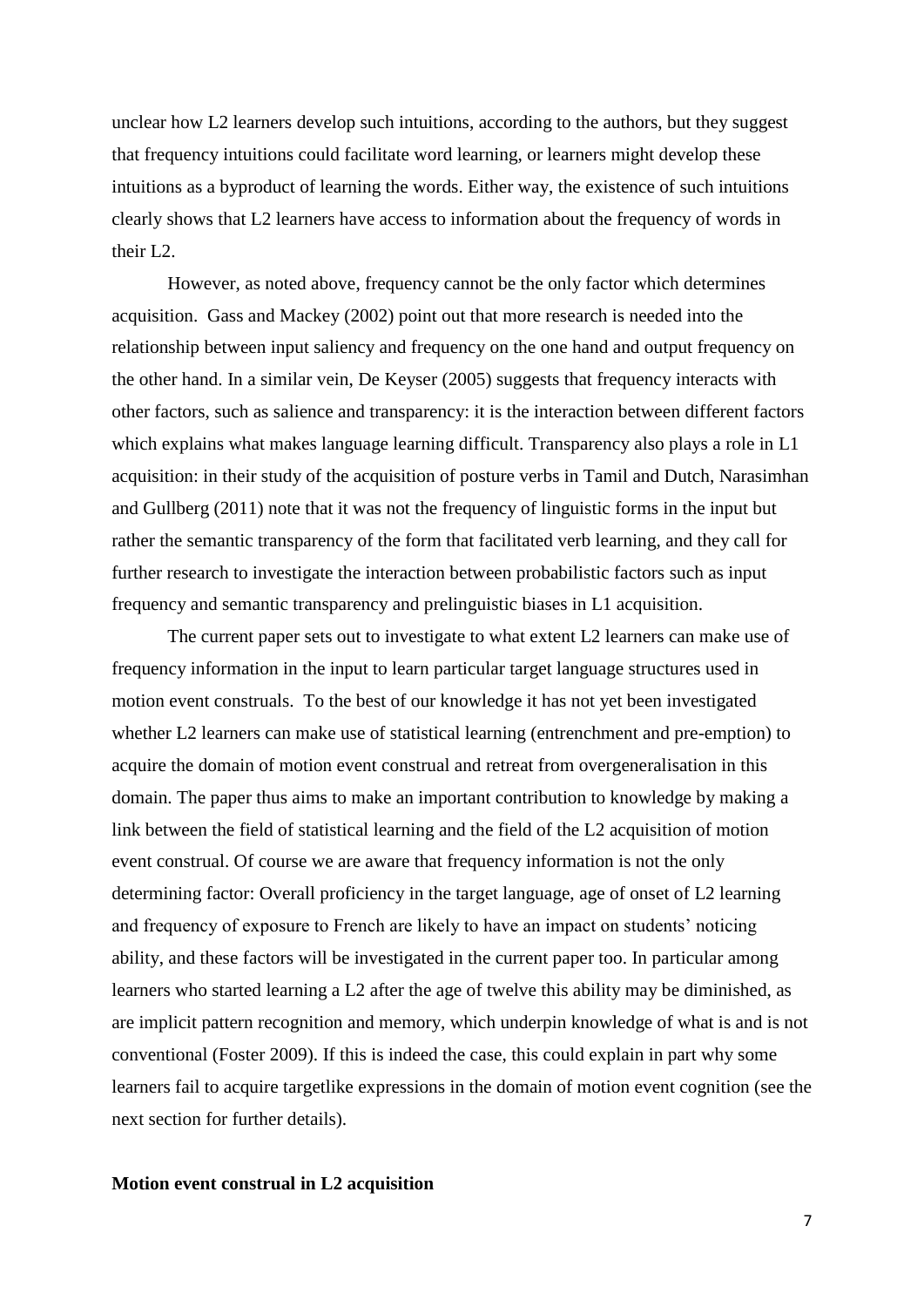There are important differences between speakers of different languages in the ways in which they describe motion of a Figure across space. These differences are often described in the terminology of Talmy's (1985, 2000) typology. According to Talmy, a basic motion event consists of one object (the 'Figure') moving with respect to another object (the referentobject or 'Ground') along a Path (the course followed by the object). In addition, speakers or writers can express the cause or the manner of motion, and these are considered external to the basic event. In Talmy's typology, English and French belong to two different types of languages, Satellite-framed and Verb-framed languages, because of the different ways in which they encode path and manner in motion events. In French, a Verb-framed language (V-language), path is generally encoded in the verb, as in *traverser* "to cross" in (3a), whereas in English, a Satellite-framed language (S-language), the path component is typically expressed in a particle associated to the verb, such as *across*, as in (3b).

- (3a) Il a traversé la rue en courant (Hickmann and Hendriks 2006, 105)
	- "He crossed the street running."
- (3b) He ran across the street.

In French and other V-languages, manner can be expressed in a subordinate clause, as in *en courant* "while running" in (3a), but it is often omitted when manner is not foregrounded. In English and other S-languages, on the other hand, manner is generally expressed in the main verb. This way, manner and path are often packed into one clause rather than two, as in (3b) where manner is expressed in the main verb *ran* and path in the particle *across*.

More recently, Beavers, Levin, and Wei Tham (2010) proposed a revised typology and showed that in many languages both V-framed and S-framed patterns can be found. Thus, it is possible to put path in the main verb in English and manner in a subordinate clause, as in (4) even though this is less common in English. As Pourcel (2004) has shown, the opposite pattern, with manner in the main verb and path in a subordinate clause can be found in French, even though it is rare (see 5).

#### (4) He crossed the street running

(5) Un homme court en traversant la rue A man runs crossing the road "A man is running across the road." (Pourcel, 2004: 353)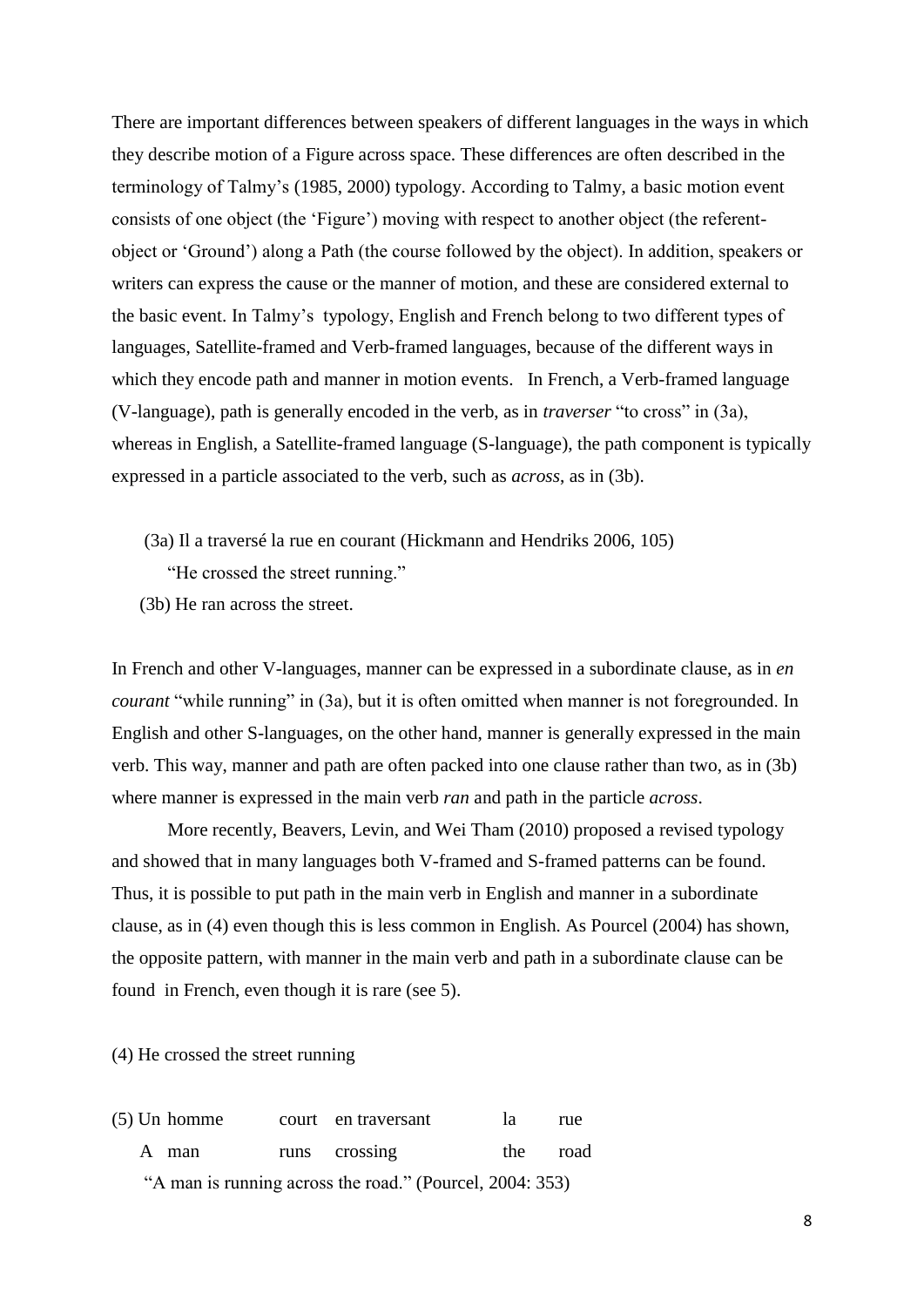For L2 learners it is difficult to acquire new ways to conceptualise motion because the conceptualisation patterns they have acquired in their L1 are "exceptionally resistant to restructuring in adult second-language acquisition" (Slobin 2006, 89). L2 learners often continue to rely on the conceptualisation patterns from their L1 and even advanced learners struggle to restructure these in such a way that they conform to L2 patterns (Carroll and Von Stutterheim 2003).

Learners of French whose first language is English need to learn a) that path is generally expressed in the verb rather than in a particle; b) that manner is expressed less frequently in French than in English; and c) that manner can be expressed in the main verb slot if there is no change of location involved, as in (6), but that this is not common if a change of location is predicated (Hickmann, Taranne, and Bonnet 2009), and in particular if this change of location involves a boundary crossing (Aske 1989, Slobin and Hoiting 1994).

(6) Il a couru

"He ran"

For L2 learners of French, it is difficult to learn that (7) can be used to mean that John runs around *inside* the house (an unbounded event) but not that he runs *into* the house (a bounded event).

(7) Jean court dans la maison.

"John runs around inside the house." Not: "John runs into the house."

However, some researchers (Cummins 1996, Pourcel 2004, Stringer 2012) dispute the above and claim that other patterns are possible. According to (Stringer 2012) some French manner verbs are path-incorporating (e.g., *courir* 'run', *glisser* 'slide', *nager* 'swim', *rouler* 'roll', *sauter* 'jump', *tomber* 'fall'), and others are non-path-incorporating (e.g. *boiter* 'limp', *chanceler* 'wobble', *danser* 'dance', *gigoter* 'wriggle', *marcher* 'walk', *ramper* 'crawl'). The author claims that only the former, but not the latter may receive a directional interpretation, as in (8).

(8) Gildas a [couru / nagé / glissé / \*boité / \*dansé / \*rampé] à la plage (Stringer 2012, 259)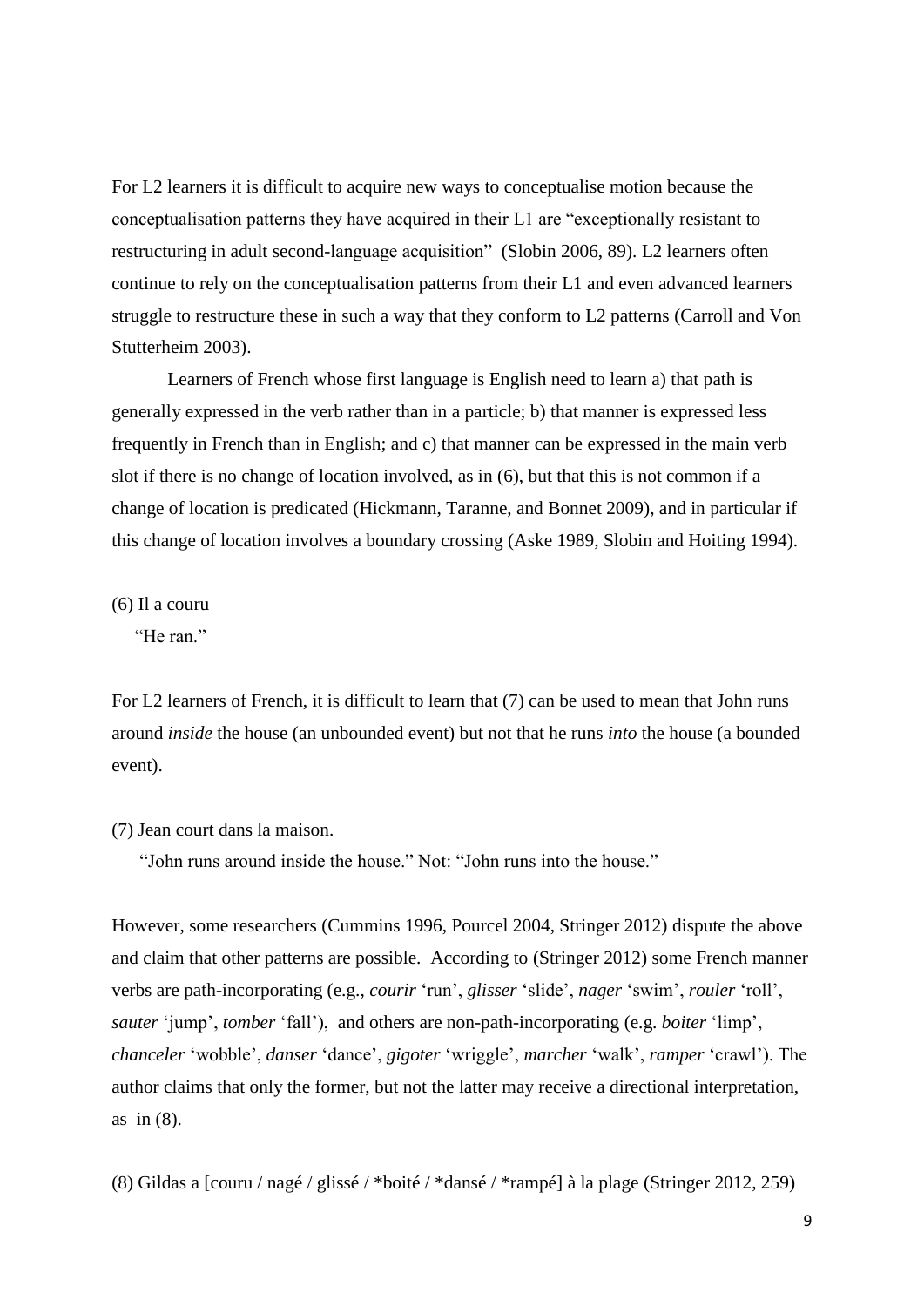Gildas AUX [ran / swam / slid / limped / danced / crawled] P[LOC] the beach. Gildas [ran / swam / slid / limped / danced / crawled] to the beach.

As the endpoint is not actually reached in the examples given under (8), they may not, in fact, constitute real bounded events: *courir à la plage* "to run to/towards the beach" does not involve a boundary crossing at all, while *courir dans la maison,* as in (7), constitutes a clear boundary crossing where the Figure moves *into* the goal rather than *towards* the goal (in the directional reading). However, Stringer also provides some evidence from French children and adults that French manner verbs do sometimes appear in bounded constructions (see (Treffers-Daller and Tidball in press) for further discussion). It is also well-known that manner verbs can be used in bounded constructions when they involve a sudden movement as in (9). In such cases the movement is not perceived as an activity but as an instantaneous act (Slobin 2006, 67).

#### (9) Il se jette dans la maison.

"He throws himself into the room."

The facts presented by Cummins (1996), Pourcel (2004) and Stringer (2012) as well as examples such as (9) make it clear that learning how to express manner in French is highly complex: the constraint on using manner verbs in the main verb slot is not very transparent because the boundary crossing constraint does not apply in the same way to each manner of motion verb (compare *se jeter* versus *courir*), and the input to learners is variable because a range of patterns are possible in French and judgements as to the acceptability of manner verbs in bounded constructions vary too. By comparison, acquiring the target-like expression of path seems easier. There is ample evidence that path is expressed in the main verb in French, and acquiring such path verbs is facilitated by the fact that English has some path verbs that are cognate with French (e.g. *arrive, depart, enter,* etc*.*). In addition, if learners are sensitive to the frequency of words (Ellis 2002), they will be able to pick up that path verbs are very frequent and manner verbs are less frequent in French on the basis of positive evidence in the input to learners. However, acquiring the target-like expression of manner in boundary crossing events is more difficult because learners would need to receive negative evidence in order to learn what *not* to say. In other words, there is a learnability issue (White 1991): learners need to discover how to retreat from overgeneralisations which involve the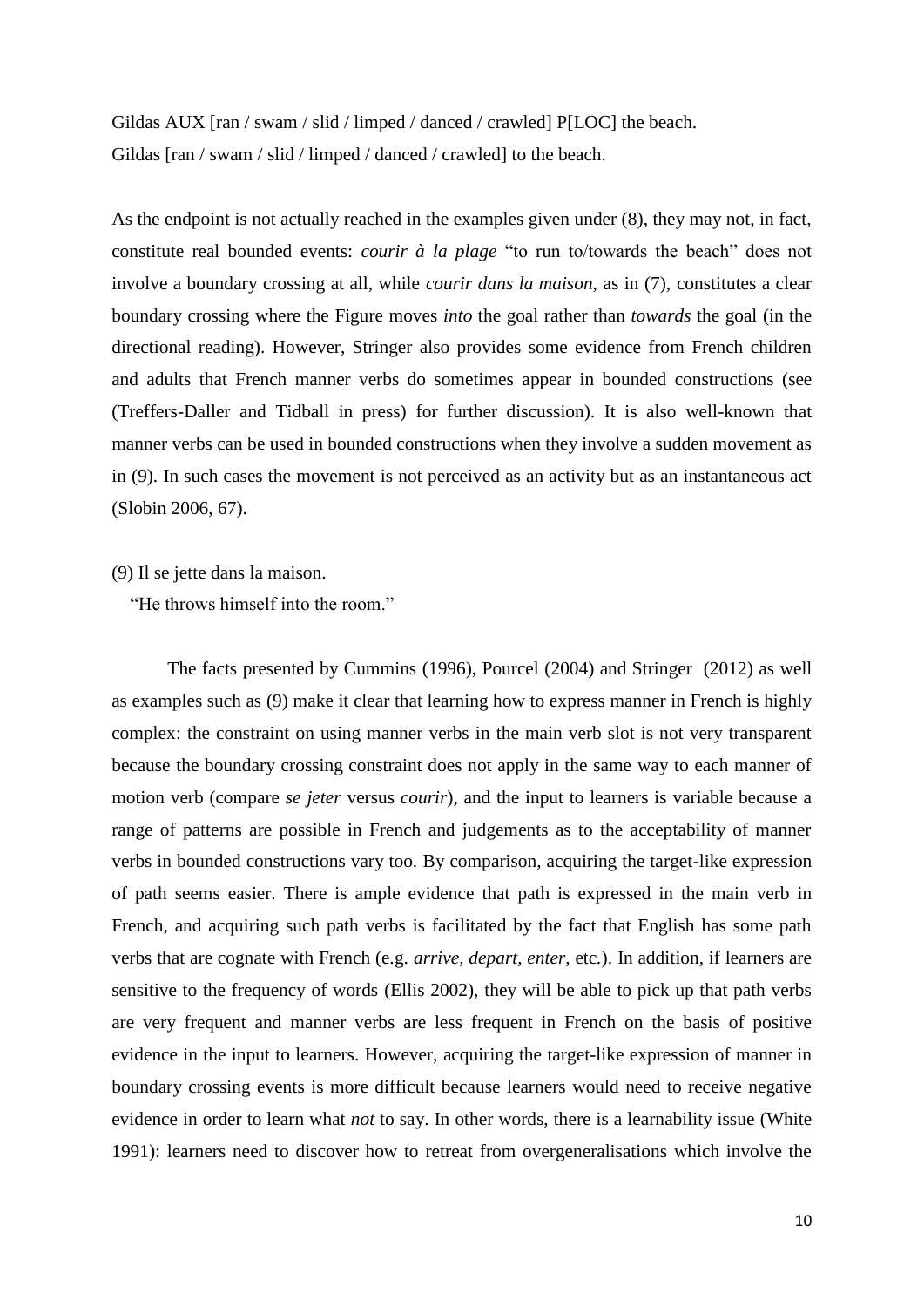non-targetlike use of manner verbs with a directional interpretation in boundary crossing events (e.g. the use of *courir dans la maison* with the intended meaning "run *into* the room").

As discussed above, learners cannot recover from overgeneralisation simply by paying attention to the frequency of items in the input. In other words, it is unlikely that the low frequency of manner in the main verb in boundary crossing events is sufficient to acquire the boundary crossing constraint. If, however, learners are sensitive to statistical pre-emption - that is, speakers learn *not* to use a formulation if an alternative formulation with the same function is consistently witnessed (Boyd and Goldberg 2011) - they might obtain the necessary negative evidence needed for successful acquisition. The construction in (10) could fulfil this function, because manner is expressed in an adjunct, and *not* in the main verb. The use of manner in the adjunct might pre-empt the use of manner in the main verb in that it might provide evidence to learners that if they want to express manner in this sentence, it needs to be done in an adjunct and cannot be done in the main verb slot.

# (10) Jean entre dans la maison *en courant*

"John enters the house running."

This would of course only work if the alternative construction is sufficiently frequent in the input. Manner adjuncts of this kind are not very frequent in French corpus data: Among the 11,866 occurrences of *courir* in the French sketchengine corpus, the construction *en courant* is found 1,007 times (or 7.9 times per million words), and is much less frequent than, for eample, *il/elle court*, which occurs 1,563 times (or 12.3 times per million words) and the infinitival form *courir*, which occurs 4,210 times (or 33.2 times per million words). Whether or not *en courant* is sufficiently frequent in the input to ensure learners can obtain the necessary indirect evidence to retreat from overgeneralisation remains difficult to determine.

#### **Hypotheses of the current study**

The current project aims to contribute to the discussion about restructuring of motion event construal among L2 learners by investigating to what extent statistical learning contributes to learners' success in acquiring the target-like expression of motion. If it is the case that learners are sensitive to frequency with which words are used in the L2 (Schmitt and Dunham 1999), it is possible that L2 learners will become more native-like in their expression of motion construals through a process of adjustment to the frequency patterns in the input. Our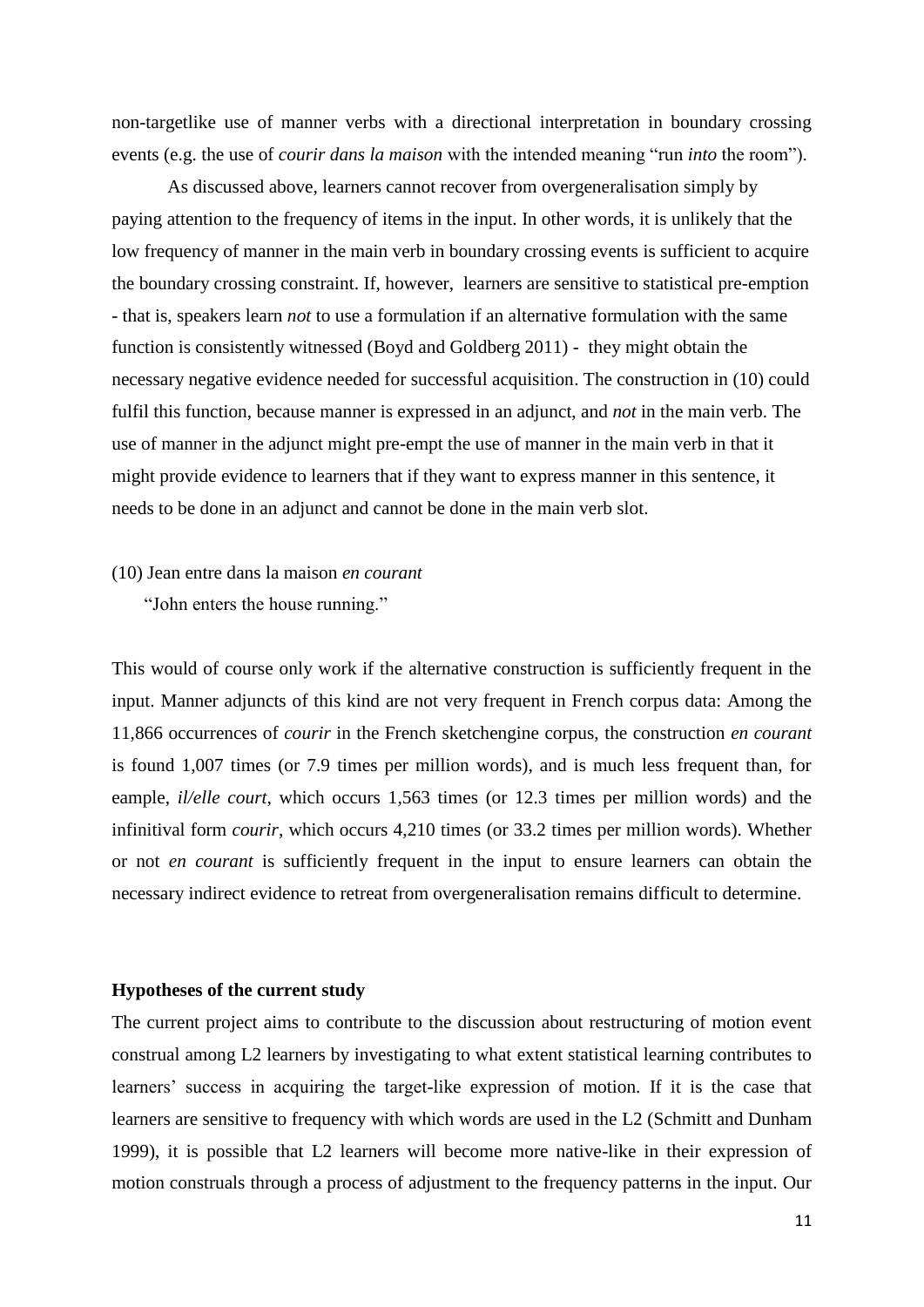first hypothesis is therefore that the frequency of motion verbs in the input will be a significant factor in explaining learners' success in acquiring the targetlike expression of motion. In other words, we assume that a key process underlying acquisition in this domain is that of *entrenchment*: each time a particular verb is used in the input learners note its frequency and the particular construction in which it is used (say a path verb is used as the main verb) and this incrementally strengthens the inference that this is the default position for this verb and other path verbs. L1 English learners of French will start from the assumption that manner is expressed frequently in the L2 (as this is the case in their L1) but these L1 based frequency patterns will change under the influence of French input, in that with increased proficiency the patterns will start resembling those of native speakers of French. If this is the case, we expect path verbs will be used more frequently by higher level learners than by lower level learners, and the opposite will be the case for manner of motion verbs. Increasing the frequency of usage of path verbs entails a restructuring of motion in the L2 because expressing path in the main verb is the default in French but not in English.

We will also look into the role of general language proficiency, number of hours spent learning French and other background factors in explaining students' success in acquiring this domain. Our second hypothesis is that it is variables which measure exposure to French that will explain most of the variance in students' success.

We are less confident that making use of statistical learning (entrenchment) will be sufficient for students to produce target-like boundary crossing events involving manner verbs. As explained in the literature review, it is unlikely that learners will be able to obtain the necessary negative evidence to retreat from overgeneralisations (the use of manner in the main verb in boundary crossing events) by paying attention to the frequency of motion verbs in the input only. In addition, learning through pre-emption will be limited because parallel constructions with manner in the adjunct (structures involving gerunds such as *en courant*) are not very frequent in the input. Our third hypothesis is therefore that many higher level learners will fail to acquire the boundary crossing constraint, even after extensive exposure to the target language.

## **Methods**

In the current paper we study motion event construal among 41 L1 English adult learners of French of two different levels (intermediate and advanced) who were studying French at a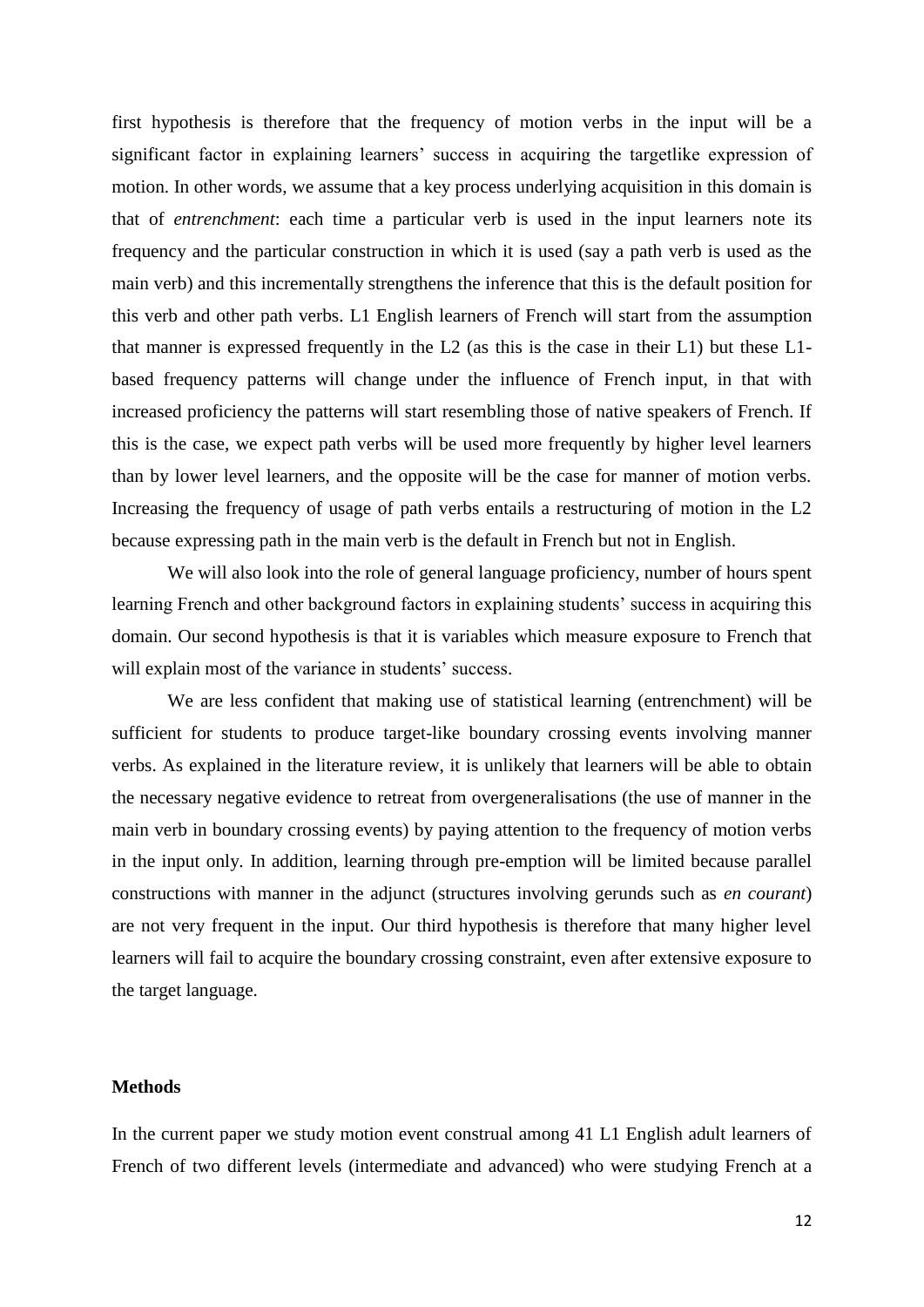university in the UK at the time of investigation. There were two groups of learners of French, namely 21 first year students who had all obtained an A level in French (mean age 19.3) and 20 final year students (mean age 22.4). Some instruction about motion event construal had been given to the final year students during their second year, but this topic had not been dealt with in great detail. The final year students had all undertaken a one-semester or one-year placement in France the previous year. French native speaker data were obtained from 23 French students (mean age 20.3) who were enrolled on a course at the same university during the time of the current investigation.

Students were asked to record themselves telling two cartoon stories of six pictures each in French. The cartoons were taken from Plauen (1952). Students also filled in a C-test to measure their language proficiency and filled in a questionnaire with background information. Students differed significantly from each other in their overall language proficiency in French as measured with the C-test  $(F(2,61) = 105.371, p < .001)$ . A tukey post hoc test showed that all three groups were significantly different from each other, with the native speakers obtaining the highest scores (92%), followed by the final year students (77%), and the first year students obtained the lowest scores (51%). For further details about the data collection, see (Treffers-Daller and Tidball in press).

The students' story tellings were transcribed in CHAT and analysed with CLAN (MacWhinney 2000). The frequency of use all motion verbs used by learners and native speakers in the above-mentioned controlled production task was compared among the three groups and to the frequency of these verbs input to learners. Information about the latter was obtained from the Sketchengine corpus of French, which consists of 126 million words as used in sources on the internet (see [http://www.sketchengine.co.uk/\)](http://www.sketchengine.co.uk/). This was considered to be a more appropriate source of frequencies than Frantext [\(http://www.frantext.fr/\)](http://www.frantext.fr/), which consists mainly of literary and philosophical texts. Another possibility would have been to use the Corpus du français parlé (http://sites.univ-provence.fr/delic/corpus/), but this is very small (440,000) and not as easily searchable as Sketchengine.

For the analysis of the picture with the boundary crossing, all learners received a binary grading for this picture alone, either a 1 (if they used the correct expression for the picture) or a 0 (if they did not use the correct expression). For completion, we also scored the native French speakers on their language use (1 or 0, in the same way). Interestingly, some of the native speakers used constructions which are unusual such as *courir à l'intérieur d'une banque* "run on the inside of the bank" or *s'incruster dans la banque* "to become embedded in the bank", and these instances were coded as 0 for the purpose of the current study (see the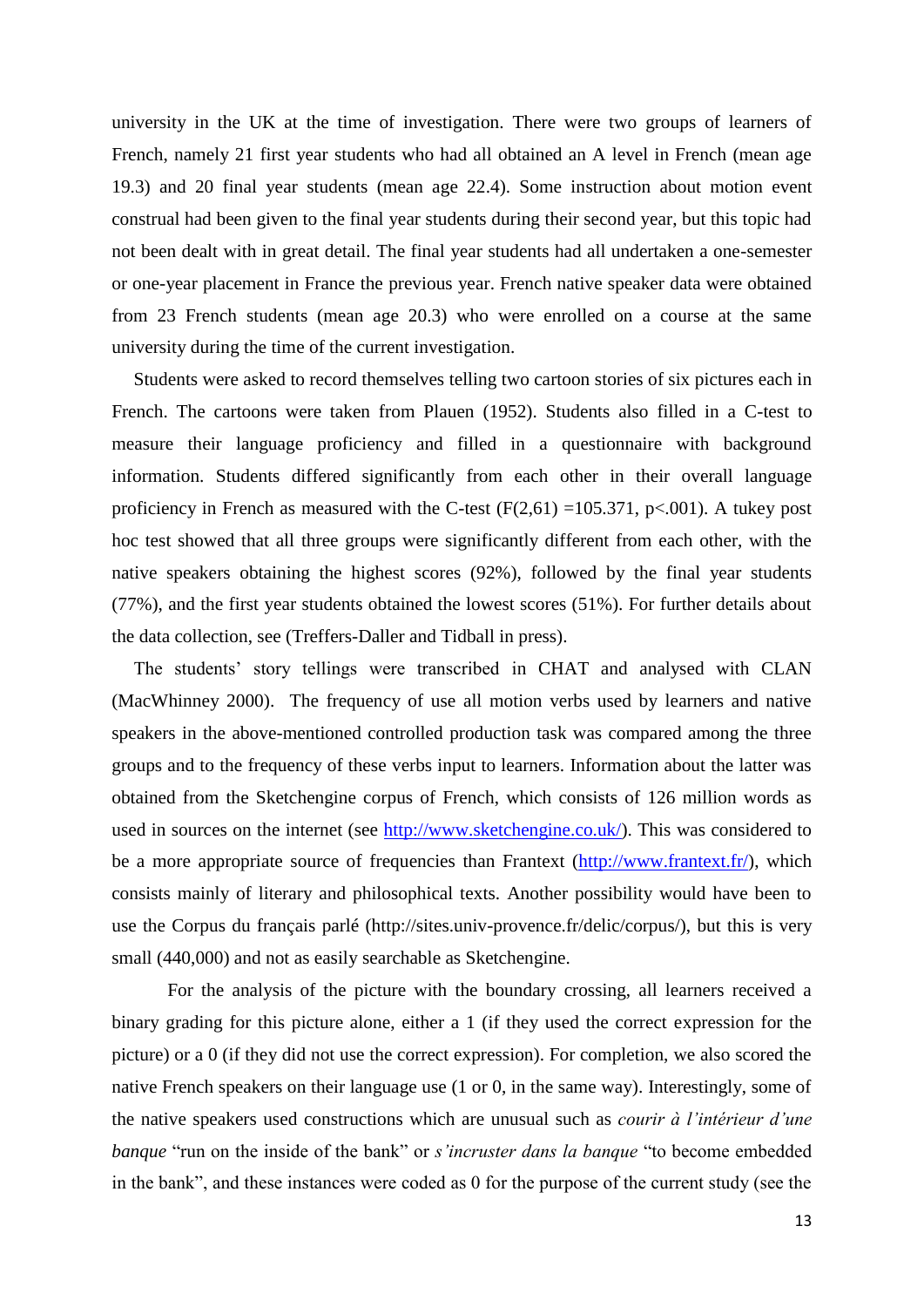literature review for further discussion of variability in French in this domain). Students who did not describe the boundary crossing for this picture were also coded as 0. All statistics and graphics reported in this paper were produced using the software R (R development Core Team, 2009).

#### **Results**

In this section we describe first of all to what extent the frequency of verbs used by L2 learners matches that of native speakers and how the frequency of verbs in the input to learners impacts on their success in producing target-like motion event construals. Next, we look at explanations for students' success in using motion verbs. In that section we first focus on the impact of proficiency in French and study level and then on the effects of other background factors such as attitudes towards French and amount of exposure to French. After having looked at motion construal in general, we move on to study a specific type of event construal, namely the boundary crossing. We first investigate whether we can predict students' success in describing boundary crossing events on the basis of their success in adjusting the frequency of motion verbs to the frequency of that of native speakers. After that we look at the impact of proficiency in French and study level on students' realisations of the boundary crossing event.

#### *The role of frequency in learning to use motion verbs in L2 French*

We begin this section by pointing out that there are differences in the frequency of use of motion verbs in English and French, see Table 1. It shows that manner verbs such as *courir* "to run", *flotter* "to float" and *voler* "to fly" are more frequent in English than in French, whilst the path verbs *arriver* "to arrive", *entrer* "to enter" and *partir* "to depart" are more frequent in French than in English. This is important, because it is hypothesised that L2 learners start using French verbs first with frequencies that are close to those of the translation equivalents in their L1. In the course of L2 acquisition they will adjust the frequencies of L2 verbs to those of the target language.

Table 1 approximately here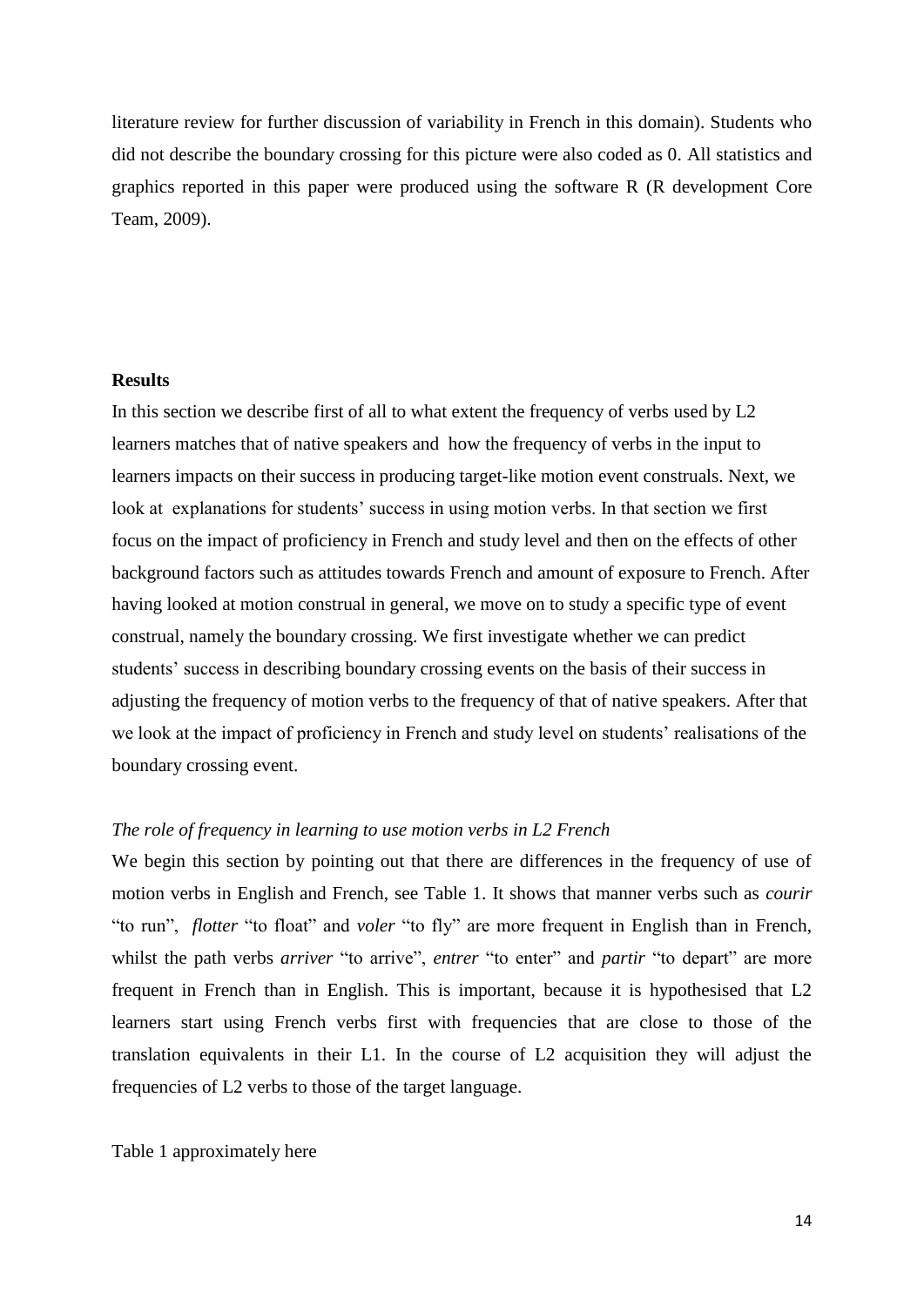We first compared the use of motion verbs by native speakers of French against their use by French learners of various proficiency levels. As already discussed, our data contains two groups of French learners: Level 1 group (low proficiency) and Level 3 group (high proficiency). This comparison is summarised in Figure 1. This Figure shows that there are almost no verbs for which all learners match frequencies of use of native speakers well. For some verbs (*venir* "come", *retourner* "return"), learners have higher frequencies than native speakers, and conversely, for other verbs, (*chercher* "search", *bousculer* "knock over" native speakers have higher frequencies than learners. Notably, there are more verbs in the latter category than the former (as one might expect, native speakers have a wider range of verbs in their repertoires). We do find that there are already some verbs for which Level 3 learners (represented by square symbols) are beginning to approximate the frequencies of use of native speakers (such as *entrer* "enter/go in", *marcher* "to march"), showing that they are going in the right direction. Interestingly, *marcher* is used much less frequently by Level 3 learners than by Level 1 learners, and the opposite is true for *arriver* "to arrive", which indicates that higher level learners are inclined to reduce the frequency of manner verbs and increase the usage of path verbs.

If learners were to perfectly match the frequencies of use of native speakers of French, then the slope of the regression line between native speakers frequencies and learner frequencies would be exactly 1 (of course, in reality, this would be very difficult to achieve, but an extremely proficient group may come close to matching the native speakers). Figure 1 shows that the slope of the regression line for the Level 3 learners (given in black colour) is closer to 1 then the regression line of the Level 1 learners (given in light grey colour). This suggests that as a group, the Level 3 learners approximate the frequencies of use of motion verbs of the native speakers better than the Level 1 learners. In other words, over time, as learners become more proficient, their frequencies of use match those of the native speakers more closely.

### Figure 1 approximately here

Moreover, comparing the use of motion verbs by learners against their use by native speakers, allows us to test whether the differences found between the groups are mediated by frequency of use effects as observed in a corpus of naturalistic French. We obtained frequencies of use (normalised per million words, and logged) from the French corpus hosted by Sketch Engine (Kilgarriff et al. 2004) for each of the motion verbs used by our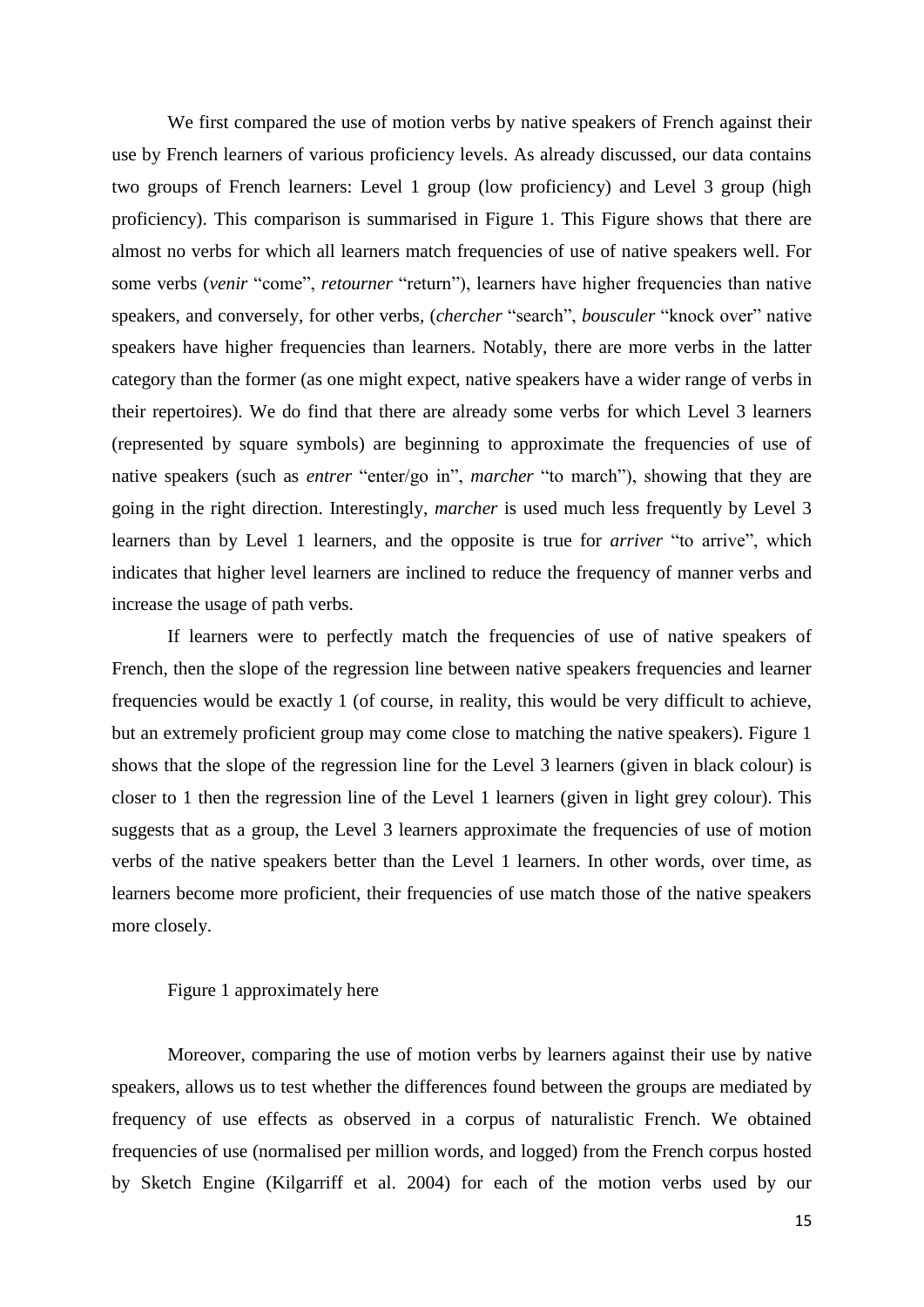participants. We built a GLM with Poisson Distribution (because we are dealing with nonnormal, count data) for each of our learner groups. The GLM was chosen in order to test whether the corpus frequencies of motion verbs would be a significant predictor in the prodouciton of motion verbs by learner *above and beyond* the effect expected (and observed) by the native speaker frequencies of these verbs. The results are given in Tables 2 (Level 1 learners) and 3 (Level 3 learners) below. We can see that in both cases, adding the native French corpus frequencies does not have a big effect (the estimate for Sketch in Table 2 is 0.001 and in Table 3, it is 0.0009), but neverthless, the improvement in the model prediction is significant (see the low p-values in both cases,  $p<0.001$ ).

#### Tables 2 and 3 approximately here

Tables 2 and 3 show that indeed the frequency of use of the motion verbs in naturalistic data plays a significant role in shaping the use of motion verbs for both Level 1 and Level 3 learners. In other words, high-frequency verbs are acquired and used more frequently than low frequency-verbs.

## *Predicting motion verb usage among L2 learners and native speakers*

In this section we look at the variables which can explain students' motion verb usage. In particular we study the role of language proficiency and study level and the role of other background factors such as attitudes and exposure to French.

*The impact of language proficiency and study level on predicting motion verb usage.* First of all, we wanted to find out whether or not the C-test scores would be a reliable predictor of the use of motion verbs. We found that there was a correlation between C-test scores and the total number of motion verbs used  $(p<0.001)$ , such that higher C-test results correlated with an increase in the use of motion verbs. It is worth mentioning that we used motion verb tokens (not types) here, which we believe makes our finding even more striking. It might be expected that learners and native speakers use a similar number of motion verb tokens because learners could just use the same motion verb over and over again, while native speakers would use a wider range of different motion verbs. Instead, what we find is that even ignoring whether or not the same verb is used or not, learners employ overall fewer motion verbs. At the same time, our learners were also grouped into different study levels, which were similarly correlated with the use of motion verbs  $(p<0.001)$ , see Figure 2 (left and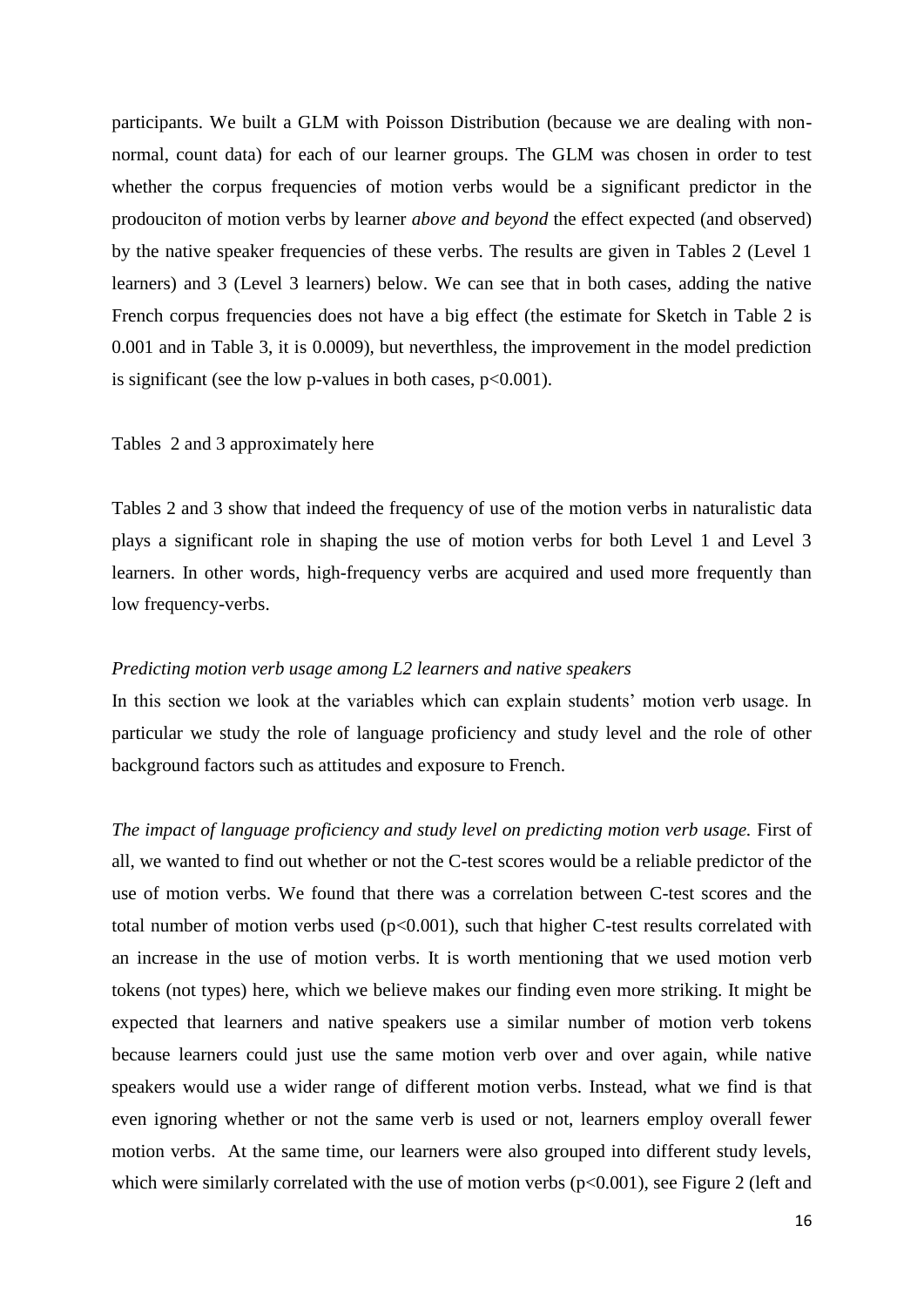right panels); in other words, the more advanced learners produced a higher number of motion verbs than the beginner learners, but still fewer numbers of motion verbs than native speakers.

#### Figure 2 approximately here

This led us to ponder whether there was an interaction effect between C-test scores and study level groups. We built a GLM model (as before, using a Poisson distribution) and also controlling for the total word count used, gender of the speaker, and age of the speaker (we did not expect there to be any significant difference across genders and age groups, but we wanted to control for this possible eventuality). We found that the model performed significantly better when an interaction between C-test scores and study level was added then when it was not ( $\chi^2$ =6.9914, df=2, p=0.03). Table 4 shows details of this model.

#### Table 4 approximately here

The biggest differences in the interaction were between Level 1 and Level 3 learners  $(p=0.016)$  and between Level 3 learners and native speakers  $(p=0.048)$ , such that, the Level 3 learners were producing a much higher number of motion verbs than expected, being closer to the native speakers. This effect is represented in Figure 3, which shows little differentiation in the use of motion verbs between Level 3 learners (black triangles) and native speakers (white circles), despite the fact that there is some differentiation in their respective C-test scores.

#### Figure 3 approximately here

*Motion verb usage and other background factors.* Next, we investigated a number of background factors which were self-reported by each of our learners, in order to see if there were any correlations between these and the use of motion verbs. The factors we asked our learners to provide information about were: (1) number of years of French study so far, (2) number of hours of study of French per week, (3) number of years residence in France, (4) use of media (we averaged the various uses reported), self-assessment (we averaged the self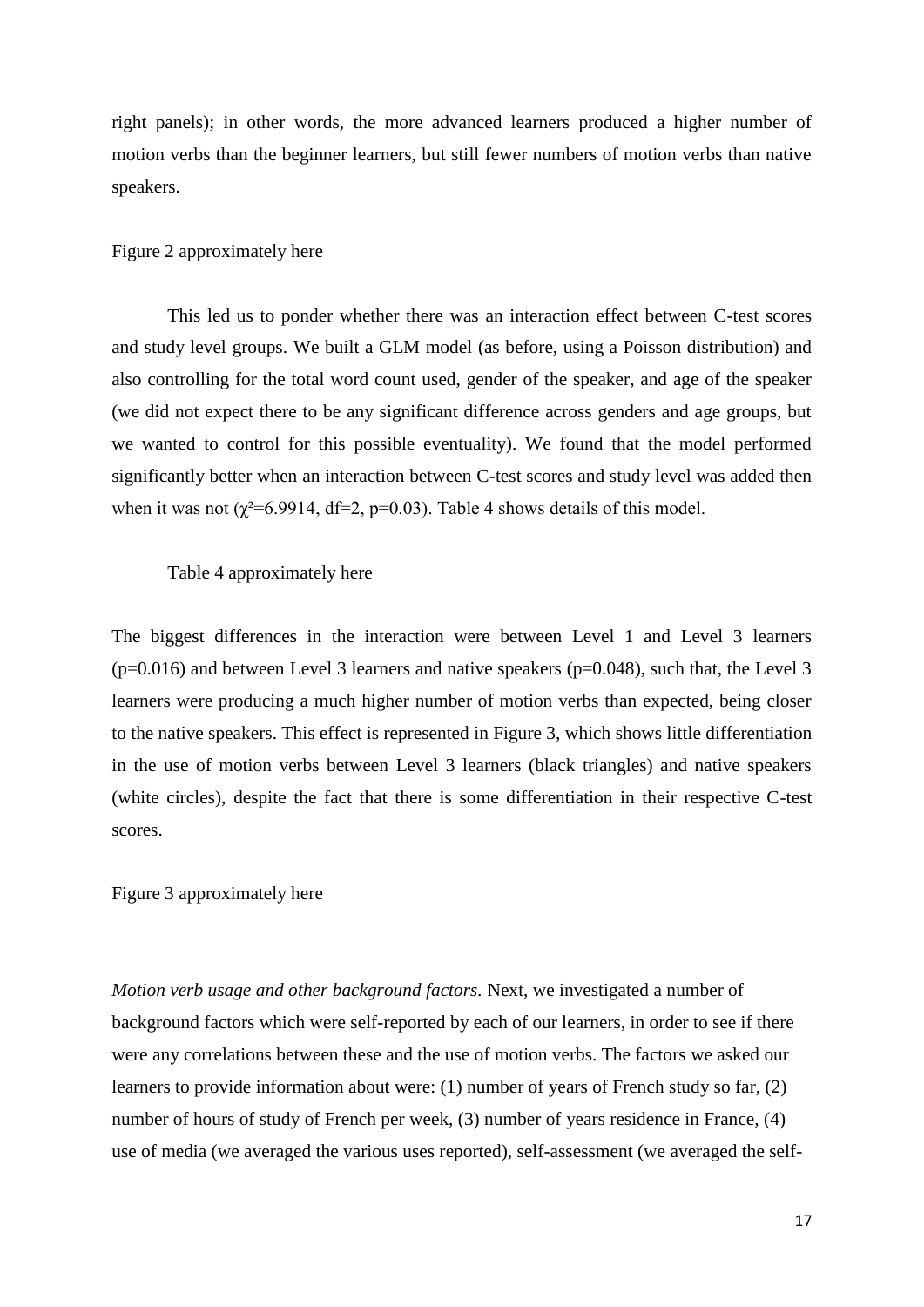assessment grades provided over reading, speaking and writing abilities), and (5) attitudes towards learning (see the Methods section for further details).

We built a Poisson GLM adding these factors to our existing model (which included total word count, gender, age, C-test scores, study level, and the interaction between C-test scores and the study level) to see if any of the background factors might be additional significant predictors of motion verb *types* used. This was not the case. However, a similar Poisson GLM predicting motion verb *tokens* use showed that including the background factors significantly improved the model ( $\chi^2$ =18.662, df=9, p=0.028), and that one of the background factors was a significant predictor, namely the total number of hours spent studying French per week (p=0.007). Figure 4 shows a plot of this. We discuss implications from these and our previous results in the following section.

### Figure 4 approximately here

## *Predicting success in formulating boundary crossing events*

As pointed out in the literature review, describing the boundary crossing constitutes a particular difficulty our English speakers learning French. In the first picture in our narrative elicitation taskthe robber in the story is depicted as entering the bank, which involves a boundary crossing. In English this is typically expressed by a manner verb (*run* or *rush*) followed by a directional preposition, generally *into*, whereas native speakers of French use a path verb, generally *entrer* "to enter" to describe the event. This poses a problem for native English speakers, because they are tempted to use the construction *courir dans la banque* "run inside the bank", which is not commonly used with a directional interpretation in French,as they have not yet acquired the constraint on the use of manner verbs in boundary crossings.

In the following section we investigate first of all whether L2 learners who were most successful at adjusting their frequency of usage of motion verbs to the native speaker target were also able to describe the boundary crossing event in target-like ways. After that, we look at the impact of language proficiency and study level on students' realisations of the boundary crossing event.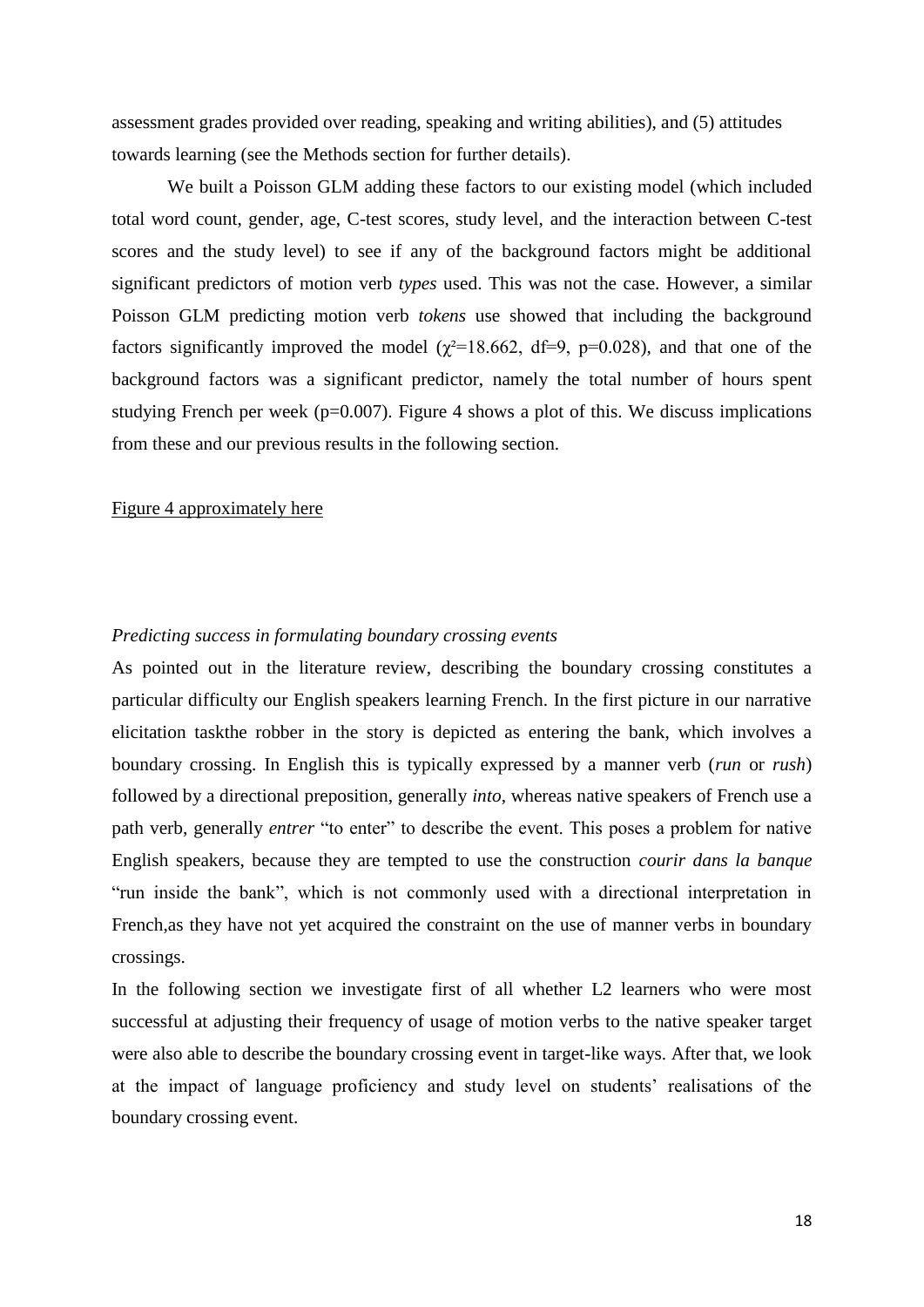*The boundary crossing and frequency of motion verbs.* We wanted to investigate whether speakers who aligned themselves better with the frequency-of-use of the motion verbs in the Sketch Engine corpus were also more likely to formulate the boundary crossing in a targetlike way. We divided the speakers into two groups: group A consists of those who expressed the boundary crossing in a targetlike way ( $n = 34$ ) and group B of those who did not ( $n = 30$ ), and then averaged for each verb, the number of uses for each group separately. We then matched the two groups against Sketch Engine corpus frequencies, as seen in Figure 5.

Figure 5 approximately here

As can be seen in Figure 5, speakers who were successful in describing the boundary crossing (group A) do not appear to align their motion verb frequencies with the Sketch Engine corpus frequencies any more than those who were unsuccessful (group B). This may come about from the generally low frequency counts of all verbs (this time, we only have one picture and one verb for each speaker). Note, however, also the low frequency counts of certain verbs used by speakers in both groups (for example, speakers from group A use verbs such as *conduire* "to lead" and *retourner* "to return" less often than found in the Sketch Engine corpus, and similarly, speakers from group B use verbs such as *enjamber* "to stride over" and *plonger* "to plunge" much less frequently than the corpus also). Therefore we conclude that corpus frequencies do not constitute a good predictor for the chance of being successful at describing the boundary crossing in a targetlike way in this case (though we cannot say whether having more boundary crossing pictures in the data and thus increasing the number of verbs would have an effect or not).

*The boundary crossing and C-test scores.* Our interest here was to see whether either C-test results or study level would be reliable predictors of targetlike use of French boundary crossings.

Figure 6 shows the two models comparing students' success in describing boundary crossings against C-test results and study level. In the left-hand side panel, we compare C-test scores against whether or not the boundary crossing was correctly expressed or not (coded as a binary variable,  $1 =$  boundary expressed in a target like way,  $0 =$  boundary not expressed in a targetlike way). In the right-hand side panel, we compare Study Level (Level 1 learners, Level 2 learners and native speakers) against boundary crossing production. As expected,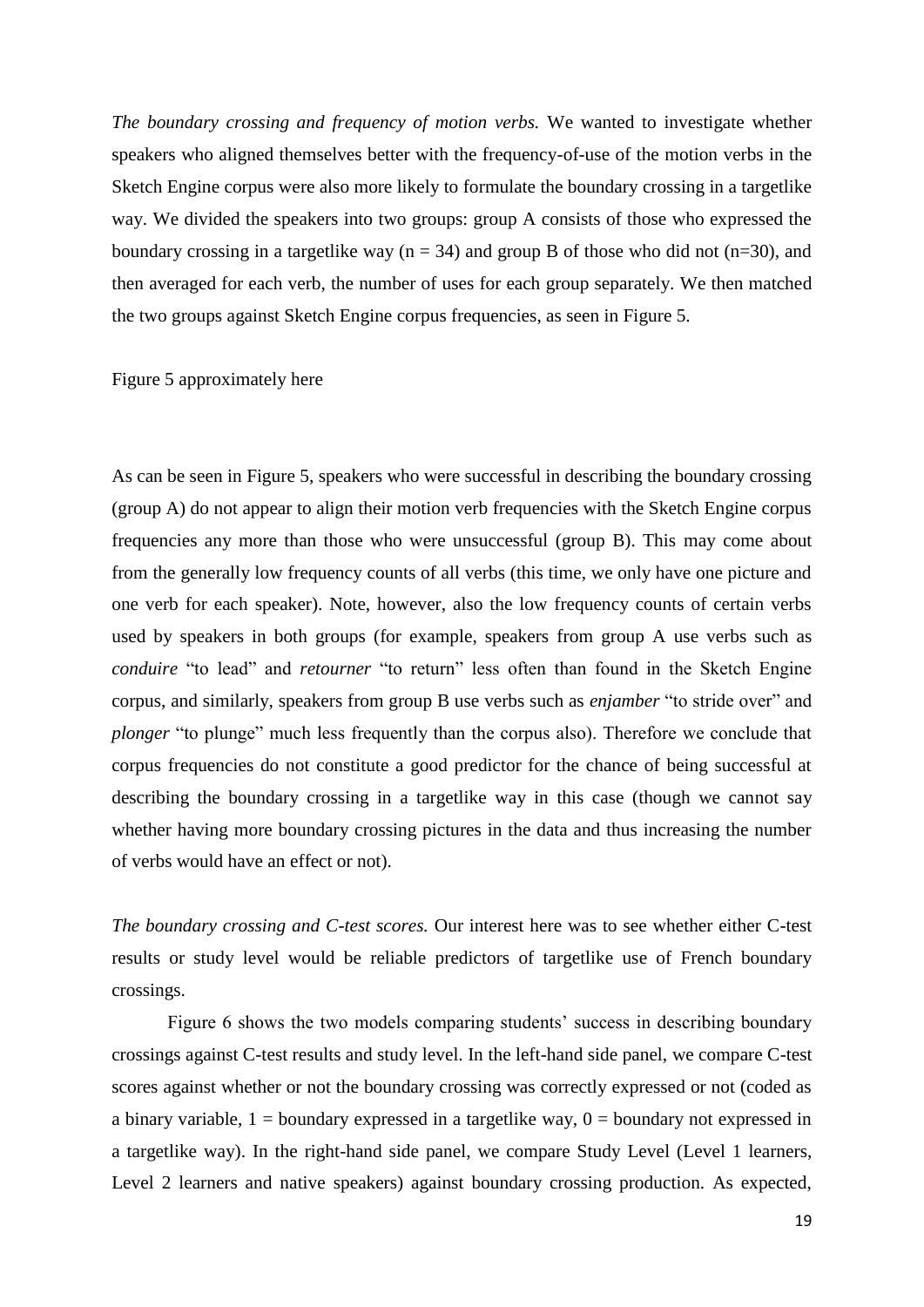speakers with higher C-test result scores were more likely to express the boundary crossing correctly (Figure 6, left panel), and native speakers were successful at describing the boundary crossing significantly more often than both groups of learners (Figure 6, right panel). The right panel of the figure also shows that a vast majority of Level 1 learners (18 out of 21), and just under half of Level 3 learners (8 out 20) did not express the boundary crossing in a targetlike way. Among these eight Level 3 learners, four used a manner verb with a prepositional phrase (*courir dans la banque* "run in the bank"), and the other four avoided expressing the boundary crossing altogether and used alternative expressions. The twelve Level 3 learners who were successful in describing this event using the path verb *entrer* "to enter" employed this verb with the correct subcategorisation frame, namely with the preposition *dans* "in", which only one Level 1 learner was able to do.

We performed Poisson Logistic Regressions to get check that indeed higher C-test scores are significantly correlated with correct boundary crossing results ( $z=2.838$ ,  $p=0.005$ ), and that study levels are similarly significantly correlated with boundary crossing results  $(z=3.101, p=0.002$  for Level 1 learners to native speakers, and  $z=1.720$ ,  $p=0.086$  for Level 3 learners to native speakers; the difference between the two learner groups was not significant,  $z=1.208$ ,  $p=0.227$ ).<sup>3</sup>

Figure 6 approximately here

### **Discussion and conclusion**

**.** 

In this paper we looked at the impact of frequency on motion event construals among English L1 learners of L2 French. English and French differ in interesting ways from each other in that English is a satellite-framed language whilst French is a verb-framed language (Talmy 1985, 2000). Although different patterns are possible in both languages, most researchers agree that the default position for path in English is the satellite (e.g. *into*, *out of* etc.) whilst in French path and motion are conflated in the main verb slot (*entrer* "to enter", *sortir* "to leave", etc.).

As is well-known (Slobin 1996, Von Stutterheim and Nuse 2003, Treffers-Daller and Tidball in press), it is very difficult for learners to learn new ways of expressing motion in a second language. To the best of our knowledge, this is the first paper in which the hypothesis

 $3$  As one reviewer points out, it is possible that the lack of statistical significance is due to the lack of statistical power. If more situations with boundary crossings had been studied, the differences could perhaps have become statistically significant.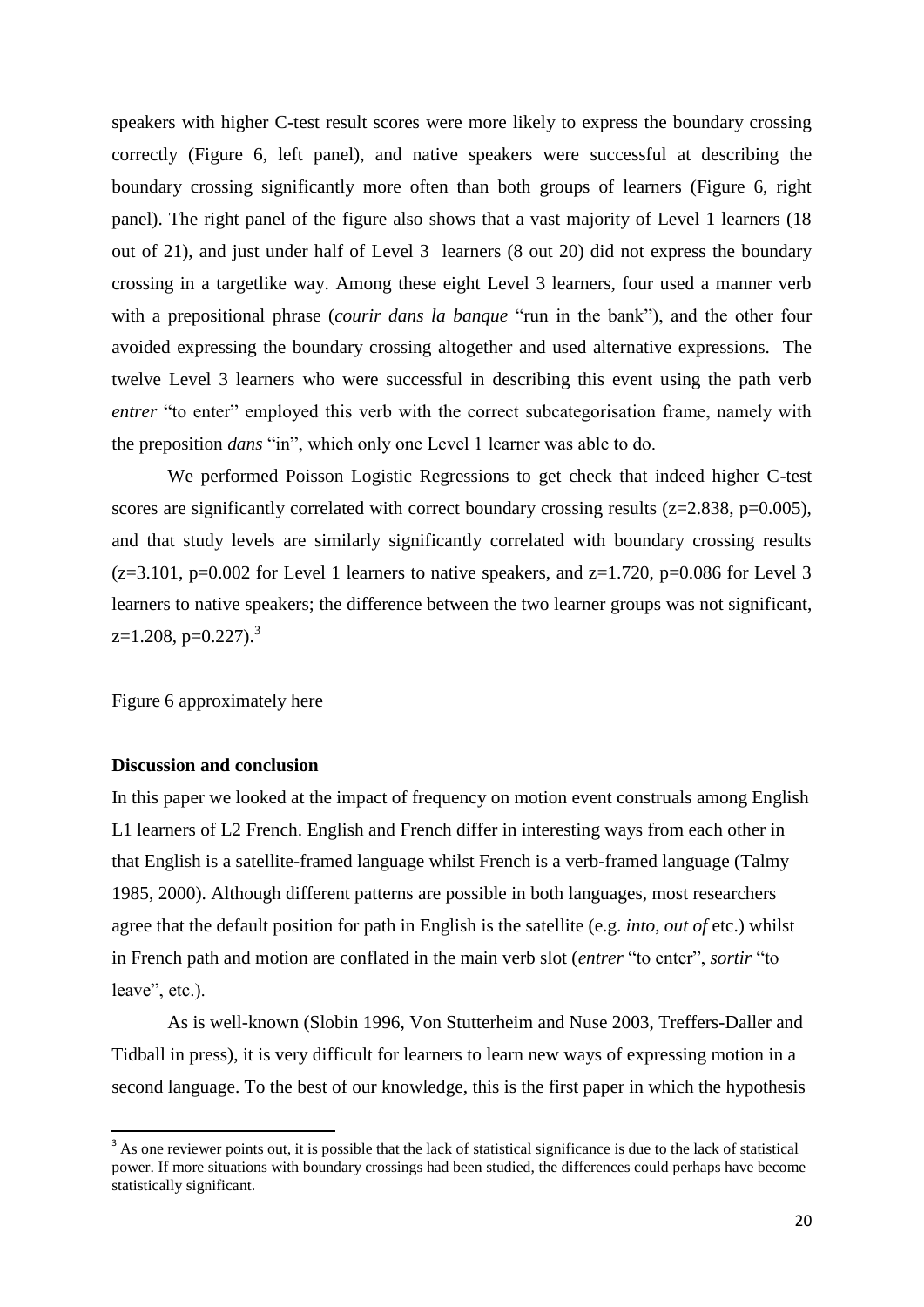is tested that L2 learners make use of statistical learning (Saffran et al. 1997) in restructuring motion event construal in their L2. We hypothesised that L2 learners notice the frequency with which motion verbs are used in their input and adjust the frequency of verbs in their own output to that of native speakers in their environment.

We also looked into the impact of individual differences between students in their success in learning to restructure the patterns in this domain. Our second hypothesis was that variables measuring exposure to French would be more important in predicting students' success than attitudinal variables or variables which measure students' contact with French media.

Finally we hypothesised that restructuring on the basis of statistical learning is only possible for patterns for which the learners have positive evidence in the input. L2 learners of French can obtain such evidence for the fact that path is generally expressed in the main verb in French, and not in a satellite, as in English. For other aspects of motion event construal, in particular the constraints on the use of manner verbs in boundary crossing events, there is no positive evidence in the input to help learners move to the next stage. While learners could, in principle, make use of indirect evidence, namely overt expressions of manner in the adjunct (as in *il entre dans la banque en courant* "he enters the bank running"), it is not clear whether these constructions are sufficiently frequent in French to pre-empt (Goldberg 1995) usage of manner in the main verb in boundary crossing events. While some learners may be able to make use of the indirect negative evidence provided by sentences in which manner is expressed in the adjunct in French, learners will often be unsuccessful in retreating from the overgeneralisations involving the use of manner in the main verb in boundary crossings, which is common in the L1 but not in the L2

We tested these hypotheses by studying intermediate and higher level adult learners of French in the UK and native speakers of this language and comparing the frequency of usage of motion verbs in story tellings in each group. We found that both learner groups were to a certain extent able to match the frequencies of usage of native speakers, but the higher level learners were better able to do this than lower level learners. This confirms our hypothesis that as learners become more proficient, their frequencies of use of motion verbs match those of native speakers more closely. We also found that the frequency of use of the motion verbs in naturalistic data (as established on the basis of the French Sketchengine corpus) plays a significant role in shaping the use of motion verbs for both Level 1 and Level 3 learners. In other words, high-frequency verbs are acquired and used more frequently than low frequency-verbs by the learners in this study.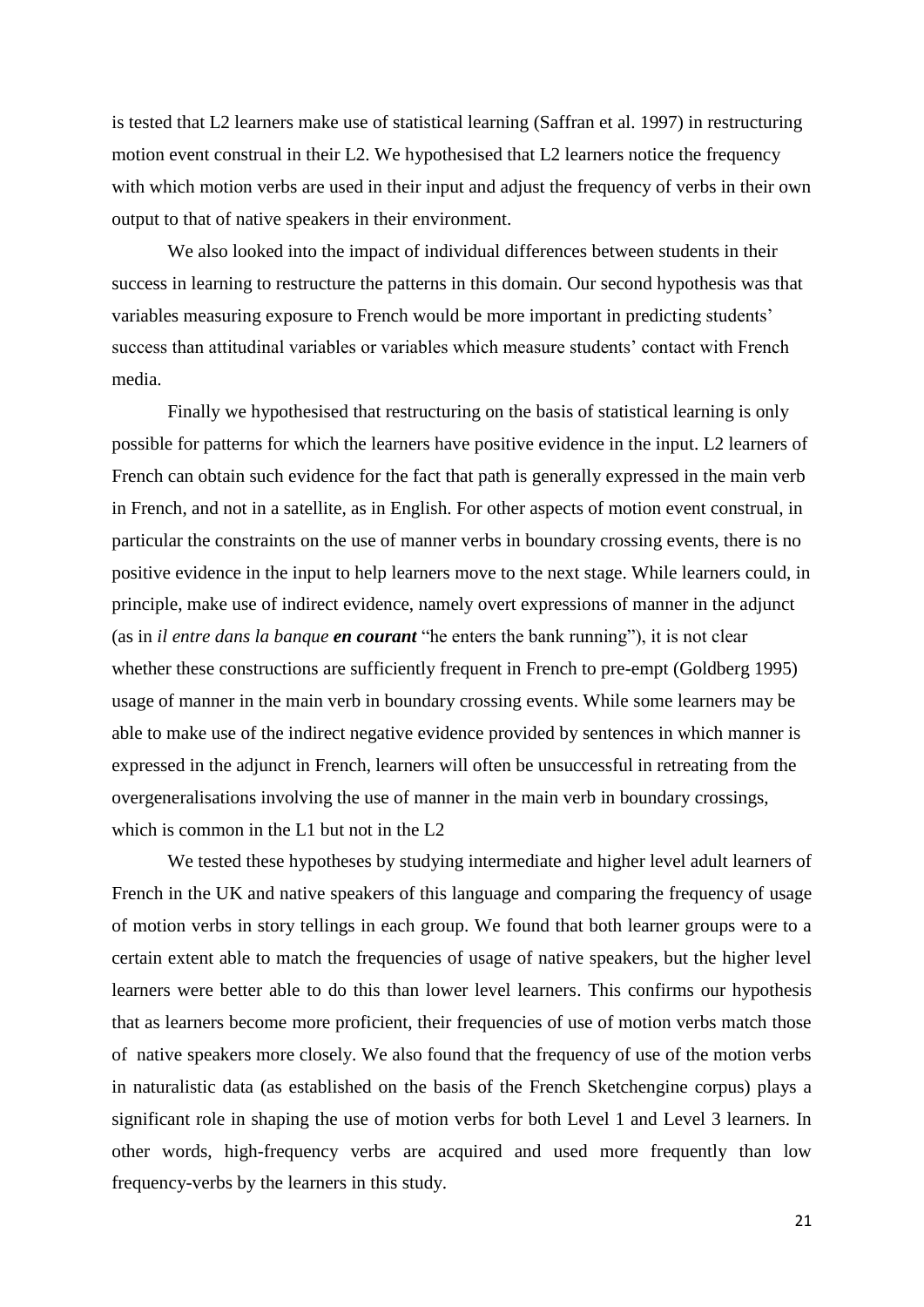We interpret these findings as strong evidence that L2 learners are indeed sensitive to the frequency of words in the L2 input (Schmitt and Dunham 1999), that frequency of usage is a key determinant of acquisition (Ellis 2002) and that L2 learners engage in statistical learning of motion verbs. Importantly, we also found that learners acquire the subcategorisation frames with the verbs are used (*entrer dans* "enter in", as opposed to simply *entrer* "enter"). Thus, as a result of statistical learning, the L2 motion event patterns become entrenched and replace L1-based patterns. Whether or not this means learners have restructured the linguistic surface forms as well as the underlying conceptual structures cannot be determined on the basis of the production data that were used in the current study.

As for other factors which explain students' success in formulating targetlike expressions of motion, it is interesting but not surprising that individual differences in students' overall levels of proficiency and study level explained to a certain degree the frequency with which motion verbs were used. Apart from this, the number of hours spent studying French was found to be a significant predictor of students' usage of motion verbs, whilst attitudinal factors and their usage of French media and other factors were not significant. Interestingly, it is a variable most closely related to degree of exposure to French which explains some of the variance in students' usage of these verbs. This provides additional support to our hypothesis that statistical learning is key to students' success in this domain.

A different picture emerges from the analyses of the scene involving a boundary crossing. It is remarkable that eight out of 20 Level 3 students were unsuccessful at describing this scene despite having had extensive exposure to French during the year abroad. Taken as a group, Level 3 learners were not significantly better at describing a boundary crossing than Level 1 learners. Thus, as predicted in our third hypothesis a large proportion of learners failed to acquire the boundary crossing constraint. We attribute this to the fact that the rules for the use of manner verbs in boundary crossings are far from transparent, which makes it unlikely that learners can acquire these by focusing on positive evidence only. In addition, students' failure is likely to be related to the lack of direct negative evidence and the limited availability of indirect negative evidence in the form of alternative expressions which could pre-empt the use of manner in the main verb in boundary crossings. However, in our study we only looked at one construction involving a boundary crossing, and therefore there may not have been sufficient statistical power to determine whether advanced learners were better at formulating target-like boundary crossings than intermediate learners. Future studies will need to look at a wider range of such scenarios to obtain further evidence in this matter.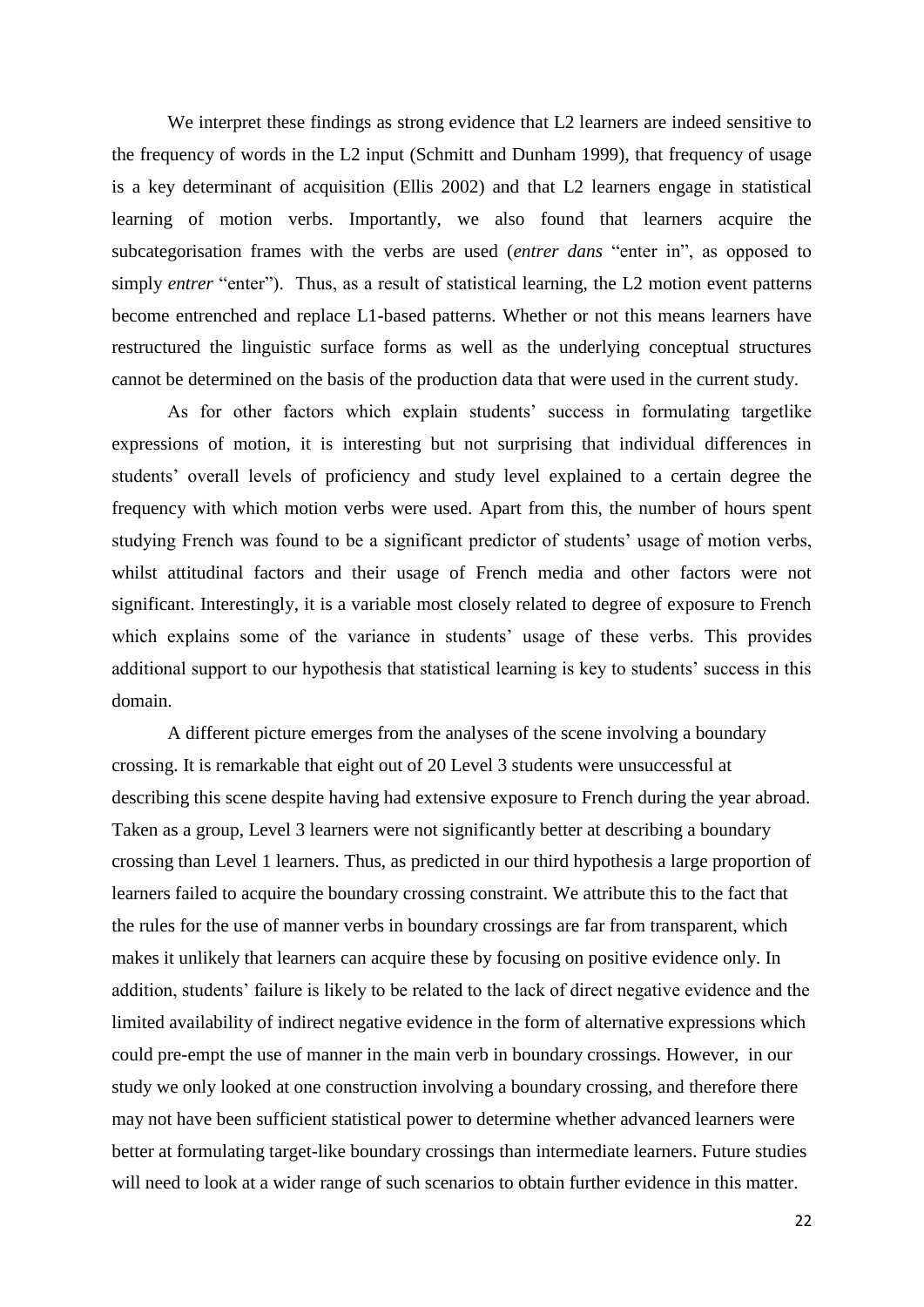On the basis of the data available in this project it is not possible to establish how learners who were successful in producing targetlike constructions involving boundary crossings (12 out of 20 at Level 3) managed to learn to do this while other learners were unable to do the same. We did investigate whether students' success in describing boundary crossing events could be predicted on the basis of their success in adjusting the frequency of motion verbs to the frequency of usage of these verbs in the Sketchengine corpus but this was not the case. Therefore, we assume entrenchment of patterns in the input (positive evidence) is not sufficient to acquire the boundary crossing constraint. Instead, direct or indirect negative evidence is needed. In this respect learning the boundary crossing constraint is similar to learning argument structure (Boyd, Ackerman, and Kutas 2012, Goldberg 2006, Pinker 1989), in that learning both of these requires learners to retreat from overgeneralisation. Future experimental research in which learners are exposed to different kinds (and different amounts) of indirect negative evidence will be able to shed new light on the extent to which learners can make use of pre-emption to overcome overgeneralisations.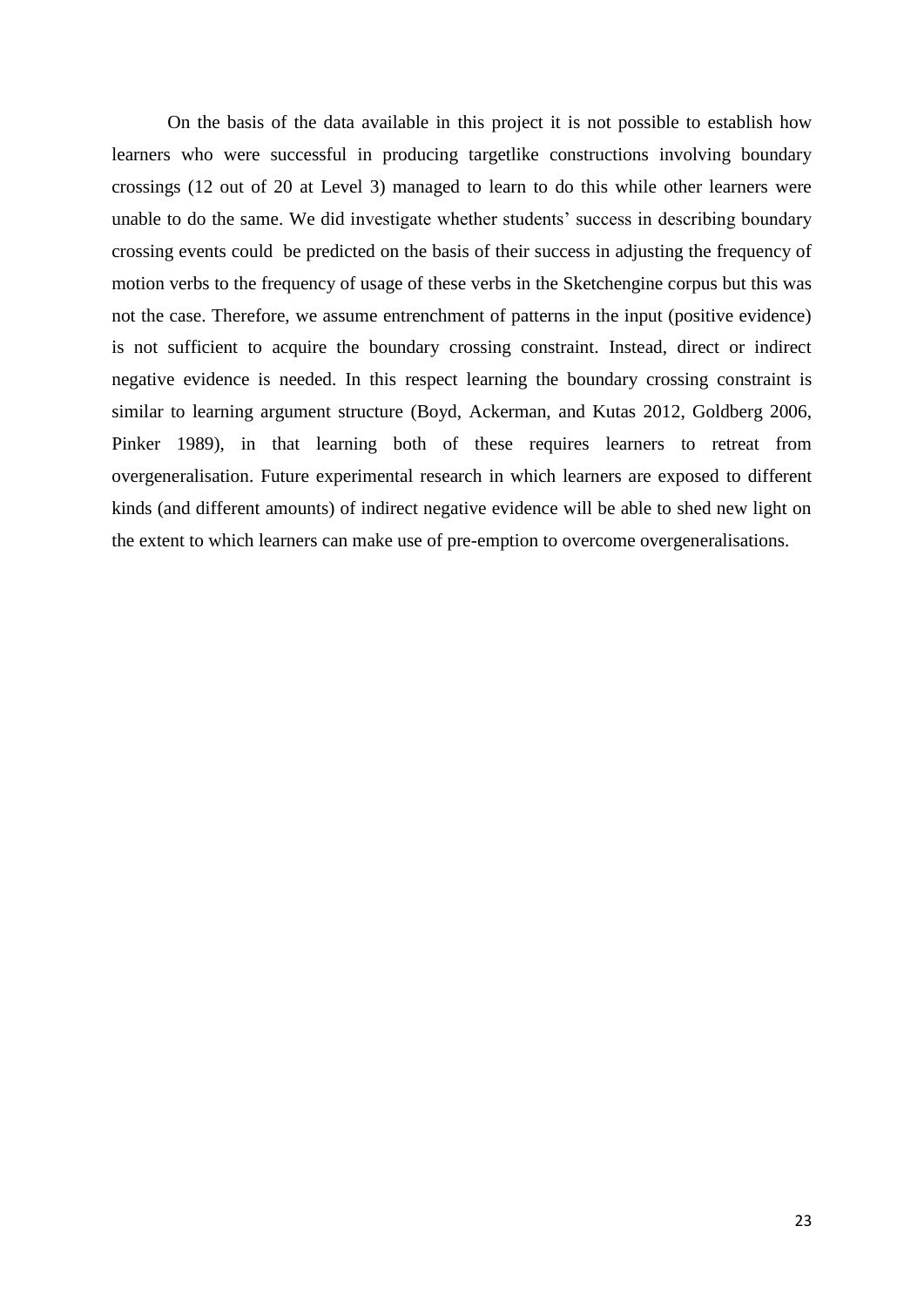### References

- Antonijević, Stanislava, and Sarah Berthaud. 2012. "L2 Acquisition of Verbal Constructions: Expressing Motion in L2 French and English." In *Constructions in French*, edited by Myriam Bouveret and Dominique Legallois, 155-174.
- Aske, Jon. 1989. "Path Predicates in English and Spanish: A Closer Look." *Berkeley Linguistic Society Papers* 14:1-14.
- Beavers, John, Beth Levin, and Shiao Wei Tham. 2010. "The Typology of Motion Expressions Revisited." *Journal of Linguistics* 46 (2):331-377.
- Bowerman, Melissa. 1996. "Argument Structure and Learnability: Is a Solution in Sight?" *Berkeley Linguistics Society* 22:454–68.
- Boyd, Jeremy K, Farrell Ackerman, and Marta Kutas. 2012. Adult Learners Use Both Entrenchment and Preemption to Infer Grammatical Constraints. Paper read at 2012 IEEE International Conference on Development and Learning and Epigenetic Robotics (ICDL).
- Boyd, Jeremy K, and Adele E Goldberg. 2011. "Learning What Not to Say: The Role of Statistical Preemption and Categorization in A-Adjective Production." *Language* 87  $(1):$ 55-83.
- Brooks, Patricia J, and Michael Tomasello. 1999. "How Children Constrain Their Argument Structure Constructions" *Language* 75 (4): 720-738.
- Bybee, Joan. 2003. *Phonology and Language Use*. Cambridge: Cambridge University Press.
- Calude, Andreea S, and Mark Pagel. 2011. "How Do We Use Language? Shared Patterns in the Frequency of Word Use Across 17 World Languages." *Philosophical Transactions of the Royal Society B: Biological Sciences* 366 (1567): 1101-1107.
- Carroll, Mary, and Christiane Von Stutterheim. 2003. "Typology and Information Organisation: Perspective Taking and Language-Specific Effects in the Construal of Events." In *Typology and Second Language Acquisition*, edited by Anna G. Ramat, 365-402. Berlin: De Gruyter.
- Chomsky, Noam. 1981. *Lectures on Government and Binding.* Amsterdam: Foris.
- Cummins, Sarah. 1996. "Movement and Direction in French and English." *Toronto Working Papers in Linguistics* 15:31-54.
- DeKeyser, Robert M. 2005. "What Makes Learning Second‐Language Grammar Difficult? A Review of Issues." *Language Learning* 55 (S1):1-25.
- Doughty, Catherine J, and Michael H Long. 2008. *The Handbook of Second Language Acquisition*. Oxford: Blackwell.
- Ellis, Nick C. 2002. "Frequency Effects in Language Processing." *Studies in Second Language Acquisition* 24 (02): 143-188.
- Foster, Pauline. 2009. Native-like Selection in Second Language Acquisition: The Effects of Age, Aptitude and Socialisation: Full Research Report. Swindon: ESRC.
- Gass, Susan M, and Alison Mackey. 2002. "Frequency Effects and Second Language Acquisition." *Studies in Second Language Acquisition* 24 (2): 249-260.
- Goldberg, Adele E. 1995. *Construction Grammar*: Wiley Online Library.
- Goldberg, Adele E. 2006. *Constructions at Work: The Nature of Generalization in Language*. Oxford: Oxford University Press.
- Hendriks, Henriëtte, and Maya Hickmann. 2011. "Expressing Voluntary Motion in a Second Language: English Learners of French." In *Language and Bilingual Cognition* edited by Vivian Cook & Benedetta Bassetti, 315-340. New York and Hove: Psychology Press.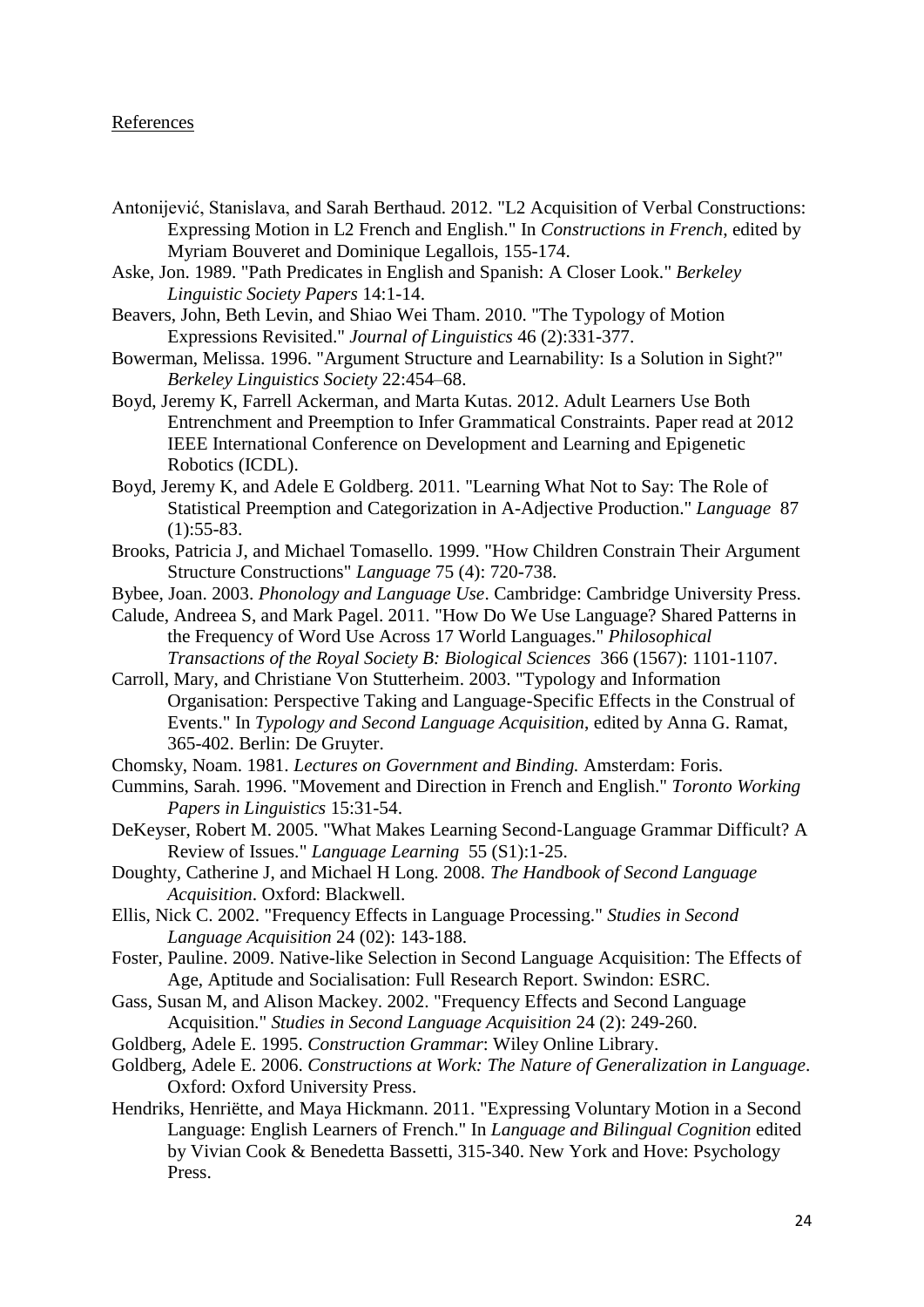- Hickmann, Maya, and Henriëtte Hendriks. 2006. "Static and Dynamic Location in French and in English." *First Language* 26 (1): 103-135.
- Hickmann, Maya, Pierre Taranne, and Philippe Bonnet. 2009. "Motion in First Language Acquisition: Manner and Path in French and English Child Language." *Journal of Child Language* 36:705-741.
- Ionin, Tania, Heejeong Ko, and Kenneth Wexler. 2004. "Article Semantics in L2 Acquisition: The Role of Specificity." *Language Acquisition* 12 (1): 3-69.
- Ionin, Tania, and Ken Wexler. 2003. "The Certain Uses of the in L2-English." In *Proceedings of the 6th Generative Approaches to Second Language Acquisition Conference*, edited by Juana M.Liceras et al., 150-160. Somerville, MA: Cascadilla.
- Jarvis, Scott, and Terence Odlin. 2000. "Morphological Type, Spatial Reference, and Language Transfer." *Studies in Second Language Acquisition* 22 (4):535-556.
- Kilgarriff, Adam, Pavel Rychly, Pavel Smrz, and David Tugwell. 2004. "The sketch engine." In *Proceedings of the 2004 Euralex Conference,* 105-115.
- Laufer, Batia, and Jan Hulstijn. 2001. "Incidental Vocabulary Acquisition In A Second Language: The Construct of Task-Induced Involvement." *Applied linguistics* 22 (1): 1-26.
- Mackey, Alison. 2012. *Input, Interaction, and Corrective Feedback in L2 Learning*: Oxford University Press Oxford, UK.
- MacWhinney, Brian. 2000. "The CHILDES Project: Tools for Analyzing Talk: Volume I: Transcription Format and Programs, Volume II: The Database." *Computational Linguistics* 26 (4): 657-657.
- Narasimhan, Bhuvana, and Marianne Gullberg. 2011. "The Role of Input Frequency and Semantic Transparency in the Acquisition of Verb Meaning: Evidence from Placement Verbs in Tamil and Dutch." *Journal of Child Language* 38 (3): 504-532.
- Pinker, Steven. 1989. *Learnability and Cognition: The Acquisition of Argument Structure*. Cambridge, MA: MIT Press.
- Plauen, Erich O. 1952. *Vater und Sohn*. 2 vols. Ravensburg: Ravensburger Taschenbuch.
- Pourcel, Stéphanie. 2004. "Rethinking 'Thinking for Speaking'." In *Proceedings of the Annual Meeting of the Berkeley Linguistics Society* 29: 349-358.
- R: A Language and Environment for Statistical Computing. R Foundation for Statistical Computing,Vienna, Vienna.
- Saffran, Jenny R, Elissa L Newport, Richard N Aslin, Rachel A Tunick, and Sandra Barrueco. 1997. "Incidental Language Learning: Listening (and Learning) out of the Corner of Your Ear." *Psychological Science* 8 (2): 101-105.
- Schmitt, Norbert, and Bruce Dunham. 1999. "Exploring Native and Non-Native Intuitions of Word Frequency." *Second Language Research* 15 (4): 389-411.
- Slobin, Dan. 1996. "From "Thought and Language" to "Thinking for Speaking"." In *Rethinking Linguistic Relativity*, edited by John J. Gumperz and Stephen C. Levinson, 70-96. Cambridge: Cambridge University Press.
- Slobin, Dan. 2006. "What Makes Manner of Motion Salient? Explorations in Linguistic Typology, Discourse, and Cognition." In *Space in Languages: Linguistic Systems and Cognitive Categories*, edited by Henriëtte Hendriks and Maya Hickman, 59-81. Amsterdam/Philadelphia: John Benjamins.
- Slobin, Dan, and Nini Hoiting. 1994. "Reference to Movement in Spoken and Signed Languages: Typological Considerations." In *Proceedings of the Berkeley Linguistics Society* 20: 487-505.
- Stringer, David. 2012. "Spatial Feature Assembly in First and Second Language Acquisition." *Spatial Cognition and Computation* 12 (4): 252–274.